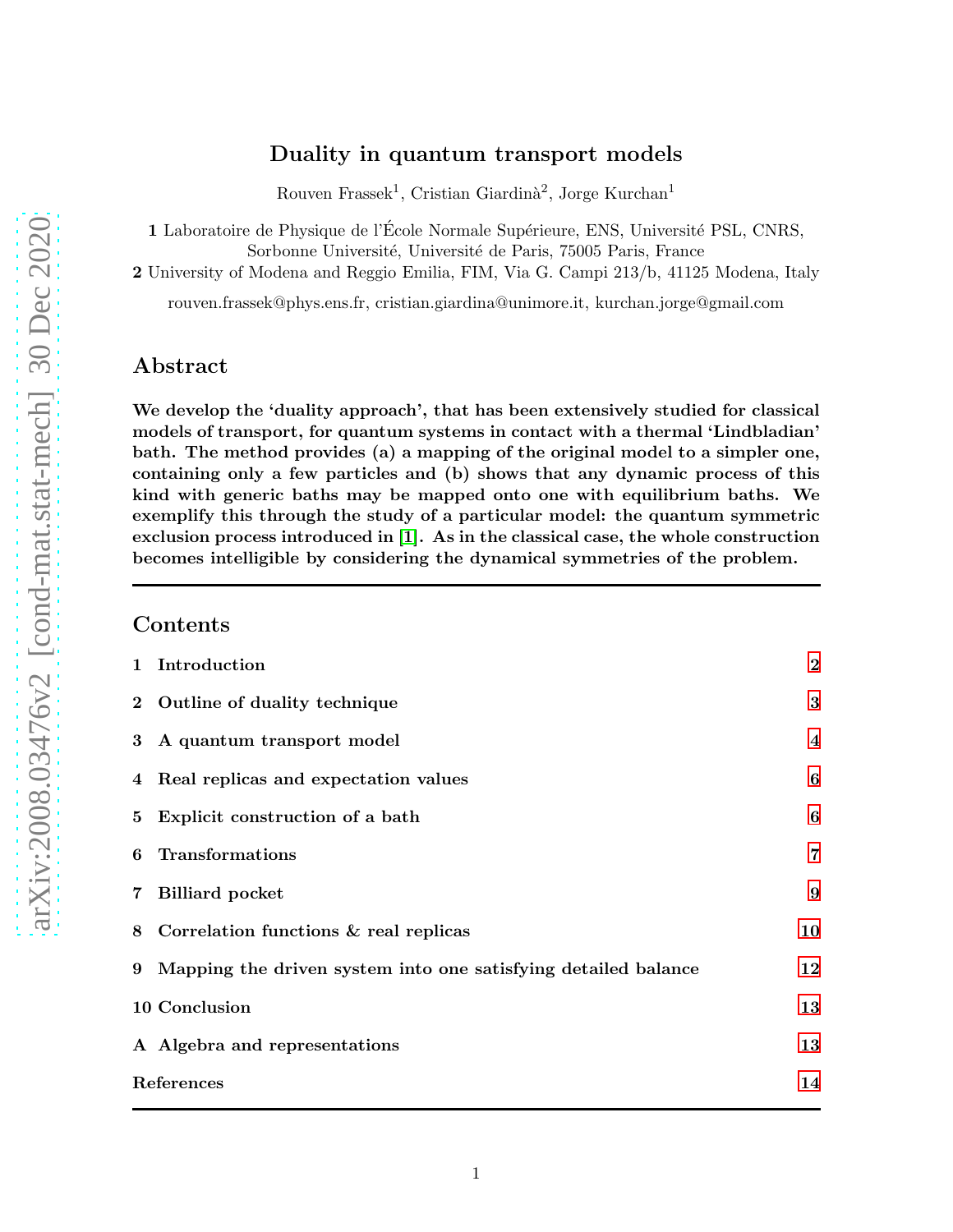### <span id="page-1-0"></span>1 Introduction

A central role in non-equilibrium statistical mechanics of classical systems is played by stochastic processes. For instance, in the study of mass transport associated to a non-equilibrium steady state with non-zero current, a pivotal role has been played by the *simple symmetric exclusion process* (SSEP), that has been the subject of intensive investigations since its introduction. In the study of this process emerge properties that are believed to be universal signatures of a non-equilibrium stationary states, such as long-range correlations (in turn the source of non-local large deviation functionals for the density). Similarly, non-gaussian fluctuations are observed in the asymmetric version of the process (related to the Kardar-Parisi-Zhang universality class). In both settings several tools from the theory of Markov processes have been used. We shall focus here on one such a tool, which is known in the probabilistic literature as *duality*.

Dual processes were introduced in the realm of interacting particle systems at the early days of the field by Spitzer and Liggett [\[2,](#page-13-2)[3\]](#page-13-3). For instance, the symmetric exclusion process on the lattice turns out to be *self-dual*, and this property has been heavily used and fundamental to develop the ergodic theory of exclusion process in infinite volume. In the non-equilibrium set-up, dual processes are also useful to study the stationary measure, which is necessarily non-reversible to sustain a current. Again, the simplest example is the open exclusion process on a chain, which is coupled at its ends to reservoirs which inject and remove particles at different rates. Here the dual process simplifies the analysis by *transforming the reservoirs into absorbing boundaries* [\[4\]](#page-13-4). In doing so, the study of correlation functions in the open system is reduced to following the dynamics of a few dual particles that are eventually absorbed in the boundaries.

Dual counterparts of the open exclusion process played a crucial role in the construction of the so-called *hydrodynamic limit* [\[5\]](#page-14-0), i.e. a macroscopic theory described by partial differential equations. This turned out to be true for a large class of diffusive systems (Kipnis-Marchioro-Presutti process, symmetric inclusion process, Brownian energy process  $[6-11]$ ) related to the study of Fourier's law of heat conduction. Other simplifications due to duality occurred in the study of asymmetric exclusion process on the infinite line [\[12](#page-14-3)[–15\]](#page-14-4), directly related to the height profile of interface growth models. There, duality helps the study of *fluctuations* around the hydrodynamic limit: the evolution of one dual particle is related to the microscopic version of the Cole/Hopf transform that maps the non-linear and ill-posed KPZ equation to the linear stochastic heat equation [\[15,](#page-14-4) [16\]](#page-14-5).

Duality has also another surprising consequence. Years ago, Tailleur et al. [\[17\]](#page-14-6) were puzzled by a crucial step associated with the solution of Bertini et al [\[18\]](#page-14-7) of the *large deviations* (around the hydrodynamic limit) of a family of transport models: the fact that the explicit construction of a trajectory with time-reversed extremes was possible even out of equilibrium. The solution of the puzzle was that these models revert, via a non-local transformation, into problems with detailed balance. In a recent paper [\[19\]](#page-14-8), we have shown that this is a general consequence of duality, to be expected if (and probably only if) some form of duality is present.

It is then natural to ask if duality may be introduced, and if so, which (if any) of the simplifications obtained by such a construction survive in a *quantum stochastic system* [\[1,](#page-13-0)[20–](#page-15-0) [24\]](#page-15-1). This is precisely the question addressed in this paper. At first sight, the two problems may seem completely different, as the replacement of the Markov evolution with a quantum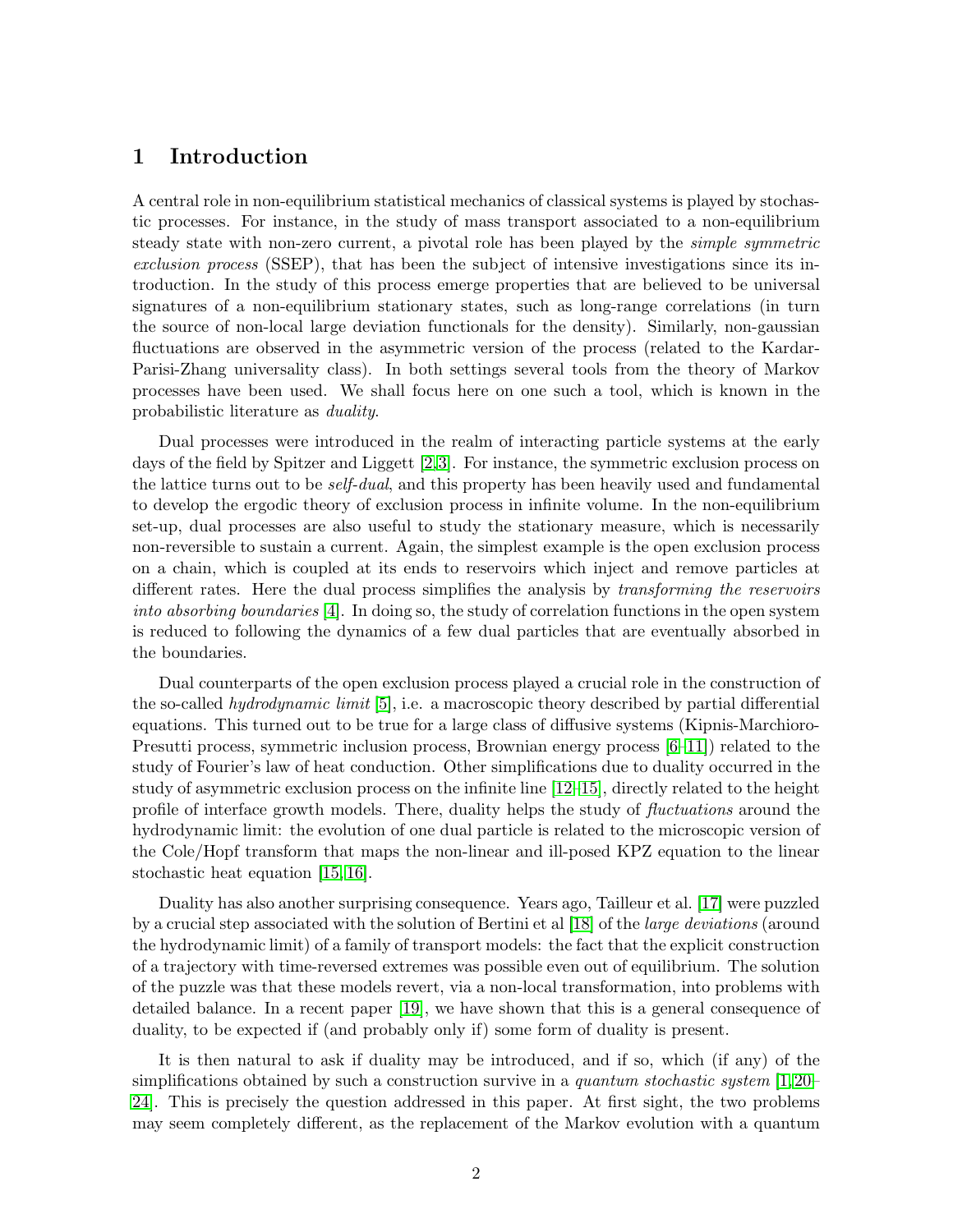semigroup substantially changes the averaging procedure: quantum averages are quadratic in the wavefunction, whereas the probability density appears linearly in the averages of classical stochastic systems. However, as we shall further discuss below, there is a key argument that brings the two problems in close contact: in both settings, classical and quantum, the evolution can be described in algebraic terms using a Lie algebra. For classical systems this was remarked years ago in a pioneering paper by Schütz and Sandow [\[25\]](#page-15-2) and then further extended in [\[26\]](#page-15-3). Here we show, by focusing on a specific example, that quantum stochastic systems admits the same algebraic description, provided one moves to *superoperators*. This allows to repeat the pattern that lead to the formulation of duality in Markov systems.

The example we shall discuss is a system of free fermions with a noisy dynamics which has been extensively studied in  $[1, 23, 24]$  $[1, 23, 24]$  $[1, 23, 24]$ . The system plays a paradigmatic role for quantum stochastic evolutions, similar to the exclusion process of classical systems, and indeed it has been named the *quantum exclusion process* (we will discuss bosons in a separate paper). For simplicity we restrict here our discussion of duality to the boundary-driven setting. We believe our construction of a dual process extends to other quantum models as well, particularly those of exactly solvable quantum Liouvillians (or Lindbladians), beyond the quantum symmetric exclusion (e.g. [\[27](#page-15-5)[–30\]](#page-15-6)).

In a quantum stochastic systems two sources of randomness coexist: *quantum fluctuations* (due to the quantum evolution) and *dynamical fluctuations* (due to a noisy dynamics). These play a role similar to thermodynamic fluctuations and quenched disorder, in disordered systems.



Figure 1: Schematic picture of a transport model on a graph. A non-equilibrium stationary state is attained as a consequence of interactions with sources at different parameters. The example shows three 'baths' with couplings  $\Gamma_i$  and average densities of particles  $\lambda_i$ , with  $i = 1, 2, 3$ .

### <span id="page-2-0"></span>2 Outline of duality technique

The duality technique may be described through the following steps:

• We start with a general graph, not necessarily (although often) a chain. Between the vertices of the graph particles or energy are transported, the amount per unit time is a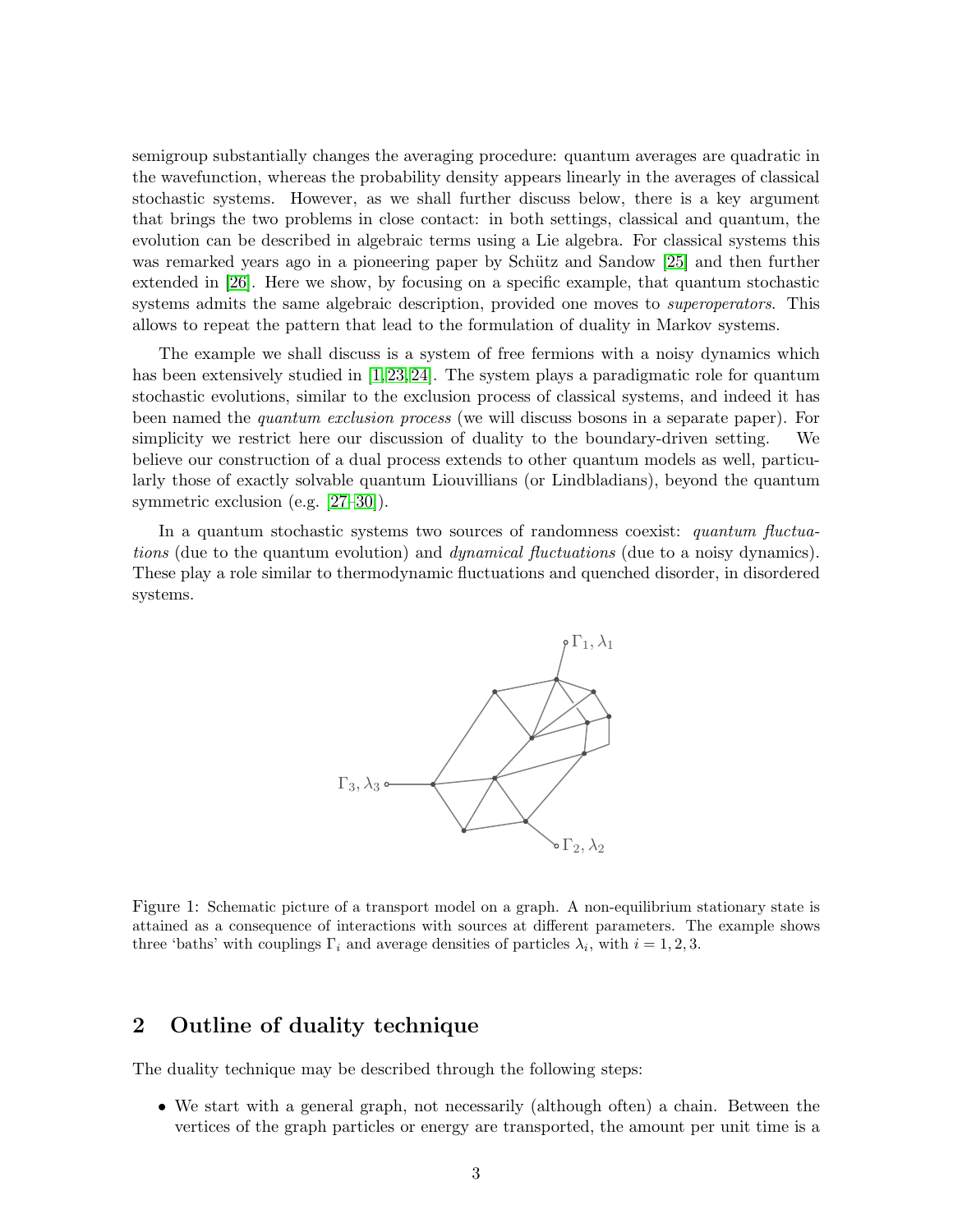stochastic process (Figure 1).

- We connect 'leads' of the graph to sources of heat or particles: the 'baths'. These may be constructed from first principles by considering each bath as a very large (in fact, infinite) equilibrium system. Transport occurs when the equilibria of the baths are incompatible (Figure 2).
- In all systems where duality has been introduced, it happens that the Hamiltonian generating the dynamics may be written in terms of the generators of a (non-abelian, Lie) group. The bulk is invariant under the group operations, while the baths are not. Acting with the group hence only modifies the baths' properties.
- Like in any stochastic system, we may compute expectation values of observables. We may then switch to the 'adjoint', in which one evolves the observables rather than the state of the system. (cf. going from Schrödinger to Heisenberg pictures).
- Crucially: *there is a judicious combination of group operation and passing to the adjoint that maps the system into a system with purely absorbing baths, and only a few particles.* This is the 'dual' setting.
- Stationary results for the original system are retrieved from the long-time results, when the baths have emptied completely the system, by counting how many particles (or how much energy) was absorbed by each lead.

We shall outline in what follows how these steps are implemented in the quantum case.

#### <span id="page-3-0"></span>3 A quantum transport model

On a graph  $G = (V, E)$  with vertex set V and edge set E, we consider a set of fermionic creation/annihilation operators and the random Hamiltonian

$$
H_{\eta}(t) = \sum_{(k,\ell)\in E} \sqrt{c_{k\ell}} \left[ a_k^{\dagger} a_{\ell} \eta_{k\ell}(t) + a_\ell^{\dagger} a_k \bar{\eta}_{k\ell}(t) \right]
$$
(1)

where  $\{a_i, a_j\} = 0, \quad \{a_i^{\dagger}\}$  $_{i}^{\dagger},a_{j}^{\dagger}$  $\{a_i, a_j^{\dagger}\} = 0, \quad \{a_i, a_j^{\dagger}\}$  $\{\bar{j}\} = \delta_{i,j}$ . This describes a system of free fermions jumping on the graph  $G$ , the  $c_{kl}$  are coupling constants. The jump terms are noisy: the external quenched noise is given by pairs of independent and identical distributed complex conjugated Gaussian white noise (one pair for each edge of the graph) with covariances

<span id="page-3-2"></span>
$$
\mathbb{E}[\eta_{k\ell}(t)\bar{\eta}_{k'\ell'}(t')] = \delta(t - t')\delta_{k\ell,k'\ell'}.
$$
\n(2)

Using the Trotter's product formula, it then follows for the density matrix

<span id="page-3-1"></span>
$$
\rho_{\eta}(t) = T \Big[ \exp \Big\{ -i \int_{t_0}^t [H_{\eta}(t'), \cdot] dt' \Big\} \Big] \rho(0) \tag{3}
$$

where  $T$  denotes "time-order". Expanding we have

$$
\rho_{\eta}(t) = T \left[ \left( 1 - i \int_{t_0}^t dt_1 [H_{\eta}(t_1), \cdot] - \frac{1}{2} \int_{t_0}^t dt_1 \int_{t_0}^t dt_2 [H_{\eta}(t_2), [H_{\eta}(t_1), \cdot]] + \ldots \right) \right] \rho(0). \quad (4)
$$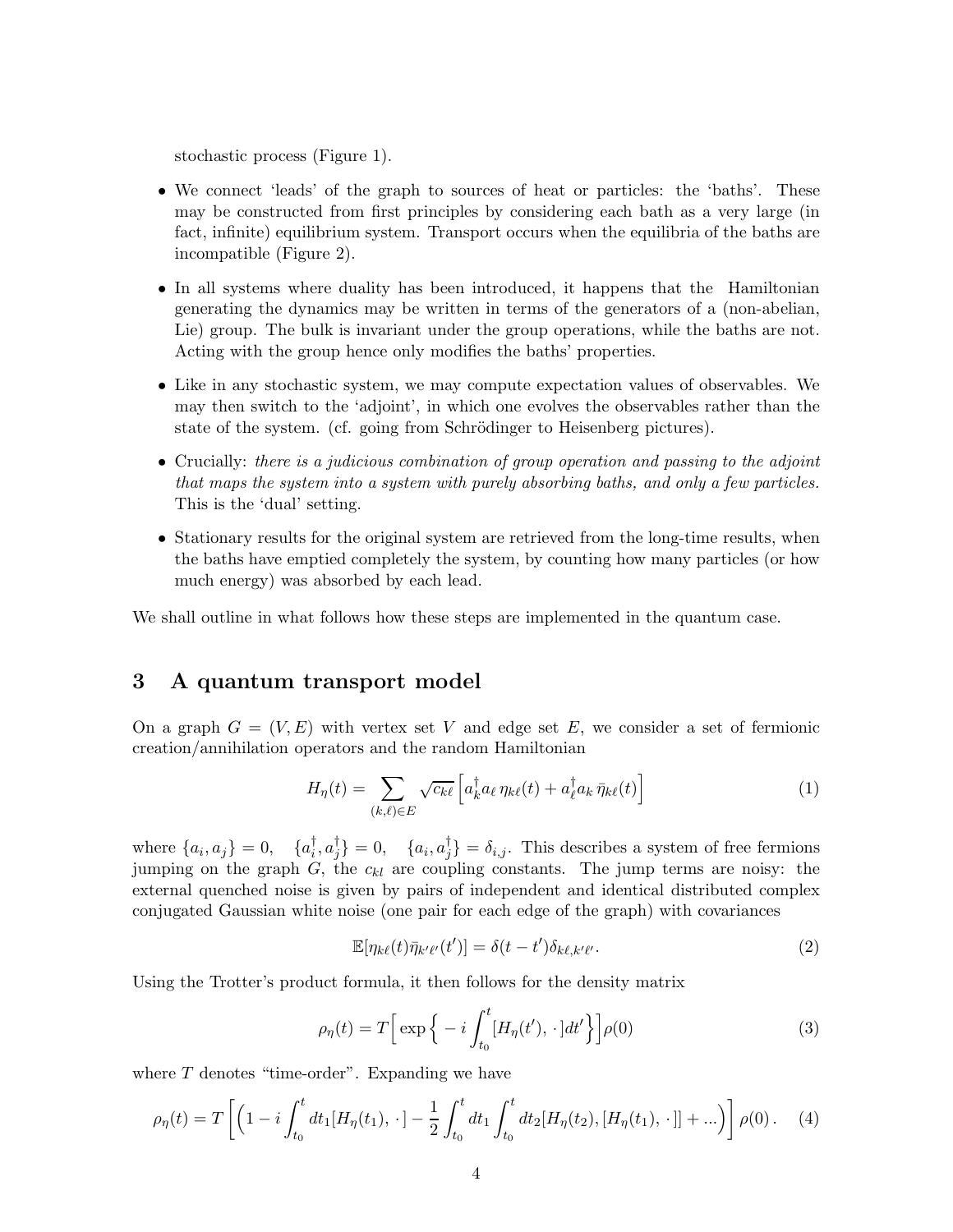We are interested in the noise-dependent expectation

$$
\langle A(t) \rangle_{\eta} = \text{Tr}[A\rho_{\eta}(t)] \tag{5}
$$

where A is a generic operator (which may be expressed in terms of  $a_i$  and  $a_i^{\dagger}$  $\binom{1}{i}$  as well as the *averaged-quenched* expectation

$$
\mathbb{E}[\langle A(t)\rangle_{\eta}] = \text{Tr}[A\rho(t)] \tag{6}
$$

where we have defined the quenched-averaged density matrix

$$
\rho(t) = \mathbb{E}[\rho_{\eta}(t)].\tag{7}
$$

In the formulas above 'Tr' denotes the trace operation yielding the quantum expectations. Averaging [\(4\)](#page-3-1) with respect to the external noise and using the covariances [\(2\)](#page-3-2) we get the evolution equation [\[1\]](#page-13-0)

$$
\frac{d}{dt}\rho = -\frac{1}{2} \sum_{(k,\ell)\in E} c_{kl} \Big( [a_k^{\dagger} a_{\ell}, [a_\ell^{\dagger} a_k, \rho]] + [a_\ell^{\dagger} a_k, [a_k^{\dagger} a_{\ell}, \rho]] \Big) \n\equiv -\mathcal{H}(\rho)
$$
\n(8)

Developing the commutators  $\mathcal{H}$  may be written as

$$
\mathcal{H} = -\sum_{(k,\ell)\in E} c_{kl} \left( \mathcal{J}_k^+ \mathcal{J}_\ell^- + \mathcal{J}_k^- \mathcal{J}_\ell^+ + 2\mathcal{C}_k^+ \mathcal{C}_\ell^+ + 2\mathcal{C}_k^- \mathcal{C}_\ell^- - \frac{1}{2} \right) \tag{9}
$$

where we have defined the following on-site *superoperators* acting as follows on an *operator* A:

<span id="page-4-1"></span>
$$
\mathcal{J}_i^+(A) = a_i^{\dagger} A a_i
$$
\n
$$
\mathcal{J}_i^-(A) = a_i A a_i^{\dagger}
$$
\n
$$
\mathcal{C}_i^+(A) = \frac{1}{2} \left( a_i^{\dagger} a_i A - A a_i^{\dagger} a_i \right)
$$
\n
$$
\mathcal{C}_i^-(A) = \frac{1}{2} \left( a_i^{\dagger} a_i A + A a_i^{\dagger} a_i - A \right).
$$
\n(10)

Just by applying two of these in succession (in both orders), one can directly check they satisfy (on each vertex i) an  $\mathfrak{u}(2)$  algebra, decomposable as  $\mathfrak{su}(2)$ 

$$
[\mathcal{C}_i^-, \mathcal{J}_i^{\pm}] = \pm \mathcal{J}_i^{\pm}, \qquad [\mathcal{J}_i^+, \mathcal{J}_i^-] = 2\mathcal{C}_i^-, \qquad (11)
$$

and  $C_i^+$ , which commutes with everything  $[C_i^+,\mathcal{J}_i^{\pm}] = 0 = [C_i^+,\mathcal{C}_i^-]$  and are hence constants of motion for every  $i$ . It is easy to see that they count the number of creation minus the number of destruction operators in every site. Throughout this paper, this number is zero: there is always an equal number of creation and destruction operators in all sites. Other representations are of course possible.

We get, for the averaged-quenched expectation value of an operator  $A$  at time  $t$ :

$$
\mathbb{E}[\langle A(t)\rangle_{\eta}] = \text{Tr}\left[Ae^{-t\mathcal{H}}\rho(0)\right] = \text{Tr}\left[\rho^{\dagger}(0)e^{-t\mathcal{H}^{\dagger}}A^{\dagger}\right]^{*} \tag{12}
$$

where we have introduced the adjoint  $\mathcal{D}^{\dagger}$  of a superoperator  $\mathcal D$  as:

$$
\operatorname{Tr}[A^{\dagger} \mathcal{D}(B)]^* = \operatorname{Tr}[B^{\dagger} \mathcal{D}^{\dagger}(A)] \qquad \forall A, B \tag{13}
$$

Note that the same symbol is used both for the adjoint  $A^{\dagger}$  of an operator A on the Hilbert space, and for the adjoint of superoperators.

Using the cyclic property of the trace, it is easy to see that:

<span id="page-4-0"></span>
$$
[\mathcal{J}_i^{\pm}]^{\dagger} = \mathcal{J}_i^{\mp} \quad \text{and} \quad [\mathcal{C}_i^{\pm}]^{\dagger} = \mathcal{C}_i^{\pm}.
$$
 (14)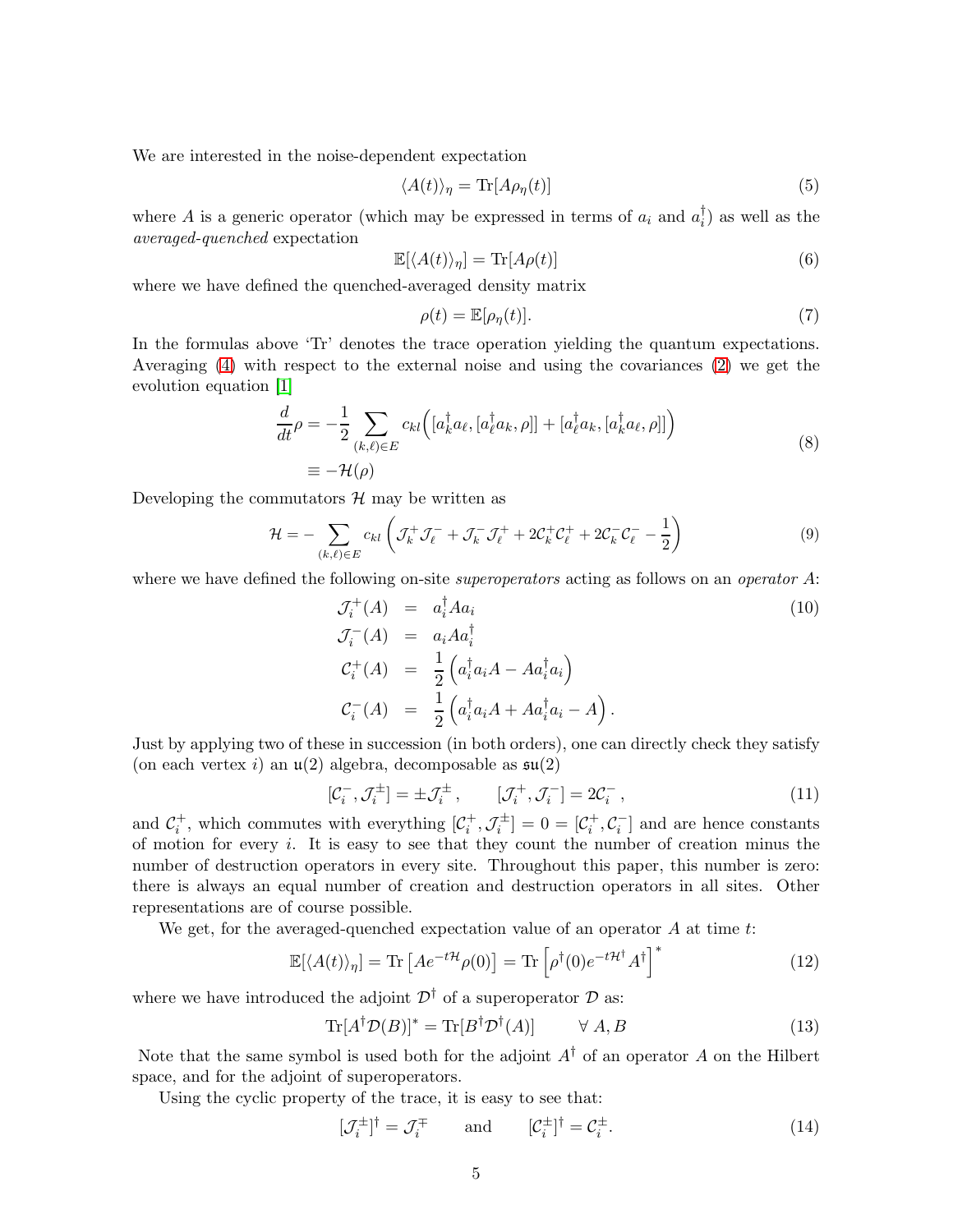#### <span id="page-5-0"></span>4 Real replicas and expectation values

What we have done up to now is not enough  $[20, 21]$  $[20, 21]$ . Indeed, suppose we wish to calculate the following expectation:  $\mathbb{E} \left[ \langle A(t) \rangle_n \langle B(t) \rangle_n \right] = \mathbb{E} \left\{ \text{Tr}[A\rho_n(t)] \text{Tr}[B\rho_n(t)] \right\}.$  A way to do this is to replicate the system twice (all superoperators, operators and states) and use the fact that the trace of a tensor product is the product of the traces:

$$
\mathbb{E}\left[\langle A(t)\rangle_{\eta}\langle B(t)\rangle_{\eta}\right] = \mathbb{E}\left\{\text{Tr}[A^{\alpha}B^{\beta}\rho_{\eta}^{(\alpha)}\otimes\rho_{\eta}^{(\beta)}(t)]\right\}
$$
(15)

where the 'replica index'  $\alpha, \beta = 1, 2$ . This will lead us to product density functions  $\rho_2 =$  $\mathbb{E}[\rho^{(1)}_{\eta} \otimes \rho^{(2)}_{\eta}]$  of two real replicas, and an averaged operator  $\mathcal{H}_2(a^{\dagger}_{i,\alpha}, a_{i,\alpha}, a^{\dagger}_{i,\beta}, a_{i,\beta})$  acting on it. The noise is the same for both replicas. Note the close analogy with disordered systems: here the fermions are the replicated variables (like the spins of a spin-glass), and the noise is the disorder, playing the role of the disordered interactions  $J_{ij}$ . For simplicity, we shall run the steps in detail for a single replica, and then present in a more compact way the same steps for the n-times replicated case.

### <span id="page-5-1"></span>5 Explicit construction of a bath

We shall construct the bath as an ensemble of s independent sites represented by fermionic operators  $b_m^{\dagger}, b_m$  connected to site number 1 in a papyrus fashion like in Figure 2. The bath is larger than any other number in the problem  $(s \to \infty)$ , and its particle density is fixed on average by its initial density matrix:

$$
\rho_{bath} = \frac{e^{-\mu \sum_{m=1}^{s} b_m^{\dagger} b_m}}{(1 + e^{-\mu})^s}
$$
(16)

which we should tensor-product with the initial one of the chain.



Figure 2: Schematic picture of a reservoir connected to site 1 of the graph. The bath is made of infinitely many vertices in a papyrus fashion (in the figure we represent some of them as the points connected from the left to site 1) with the same rule of transport of the bulk system. Each bath is an equilibrium system.

Thus we consider a sum of  $s$  interaction terms, which we shall assume are of intensity  $c_{1,m} = \Gamma_1/s$ , with  $\Gamma_1 > 0$  the coupling constant to the reservoir. Denoting  $\mathcal{K}^{\pm} \equiv$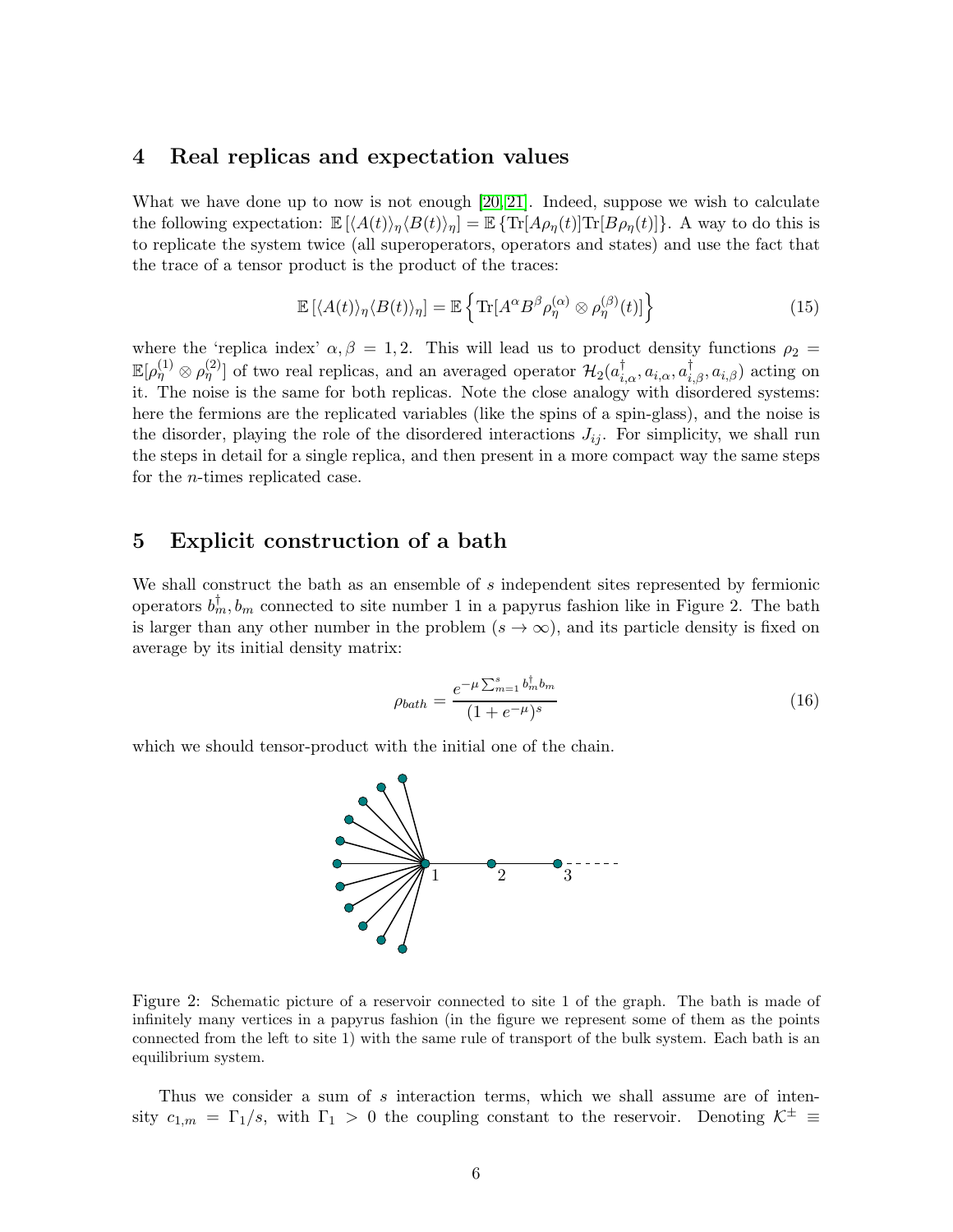$(\sum_{m\in bath}J_m^{\pm})/s$  and  $\mathcal{D}^{\pm}\equiv(\sum_{m\in bath}\mathcal{C}_m^{\pm})/s$ , the combined jump superoperators to all the leaves in the bath (which obviously obey the same algebra), we may write:

$$
\mathcal{H}_1^{(s)} = -\Gamma_1 \left( \mathcal{K}^+ \mathcal{J}_1^- + \mathcal{K}^- \mathcal{J}_1^+ + 2\mathcal{D}^+ \mathcal{C}_1^+ + 2\mathcal{D}^- \mathcal{C}_1^- - \frac{1}{2} \right) \tag{17}
$$

Now, let us consider the action of  $K^{\pm}$ ,  $\mathcal{D}^{\pm}$  on  $\rho_{bath}$ . For example,

$$
\mathcal{K}^+(\rho_{bath}) = \frac{1}{s} \sum_m b_m^{\dagger} \rho_{bath} b_m = \frac{1}{s} e^{\mu} \sum_m b_m^{\dagger} b_m \rho_{bath}.
$$

Because s is of large, by the law of large numbers we may substitute the number of fermions in the bath by its average:  $\frac{1}{s}\sum_{m=1}^s b_m^{\dagger}b_m \to \frac{e^{-\mu}}{1+e^{-\mu}} \equiv \lambda$  as  $s \to \infty$ . This implies that we may substitute, for large  $s$ 

<span id="page-6-2"></span><span id="page-6-1"></span>
$$
\mathcal{K}^+ \to 1 - \lambda, \qquad \mathcal{K}^- \to \lambda,\tag{18}
$$

$$
\mathcal{D}^- \to \frac{2\lambda - 1}{2}, \qquad \mathcal{D}^+ \to 0\,.
$$

The net effect is that (now allowing for several leads  $i$ ):

$$
\mathcal{H}_{bath} = -\sum_{i \in V} \Gamma_i \left[ \lambda_i \left( \mathcal{J}_i^+ + \mathcal{C}_i^- - \frac{1}{2} \right) + (1 - \lambda_i) \left( \mathcal{J}_i^- - \mathcal{C}_i^- - \frac{1}{2} \right) \right]
$$
(19)

which is clearly of the Lindbladian form.

### <span id="page-6-0"></span>6 Transformations

Bearing the group structure in mind, the transformations leading to a dual process are now readable from the analogous ones in the classical system [\[19\]](#page-14-8). To simplify we start considering just one lead to a bath  $i = 1$ 

$$
(\mathcal{H}_1)^{\dagger} = -\left[\lambda(\mathcal{J}_1^- + \mathcal{C}_1^- - \frac{1}{2}) + (1 - \lambda)(\mathcal{J}_1^+ - \mathcal{C}_1^- - \frac{1}{2})\right]
$$
(20)

where we have used [\(14\)](#page-4-0). Now conjugate with  $e^{\mathcal{J}_1^+}$  and find

$$
e^{-\mathcal{J}_1^+}(\mathcal{H}_1)^{\dagger}e^{\mathcal{J}_1^+} = -\lambda \mathcal{J}_1^- + \mathcal{C}_1^- + \frac{1}{2}
$$

<span id="page-6-3"></span>We now consider an extended system and write  $\mathcal{H} = \mathcal{H}_{bulk} + \mathcal{H}_{baths}$ . Doing the same with every lead *i*, and using that the bulk superoperator  $\mathcal{H}_{bulk}$  commutes with  $\mathcal{J}_{tot}^+ = \sum_{i \in V} \mathcal{J}_i^+$ we get

$$
\mathcal{H}^{\dagger} = e^{\mathcal{J}_{tot}^{+}} \left( \mathcal{H}_{bulk} - \sum_{i \in V} \Gamma_i \left\{ \lambda_i \mathcal{J}_i^{-} - \mathcal{C}_i^{-} - \frac{1}{2} \right\} \right) e^{-\mathcal{J}_{tot}^{+}} \n= e^{\mathcal{J}_{tot}^{+}} \mathcal{H}^{'} e^{-\mathcal{J}_{tot}^{+}} \tag{21}
$$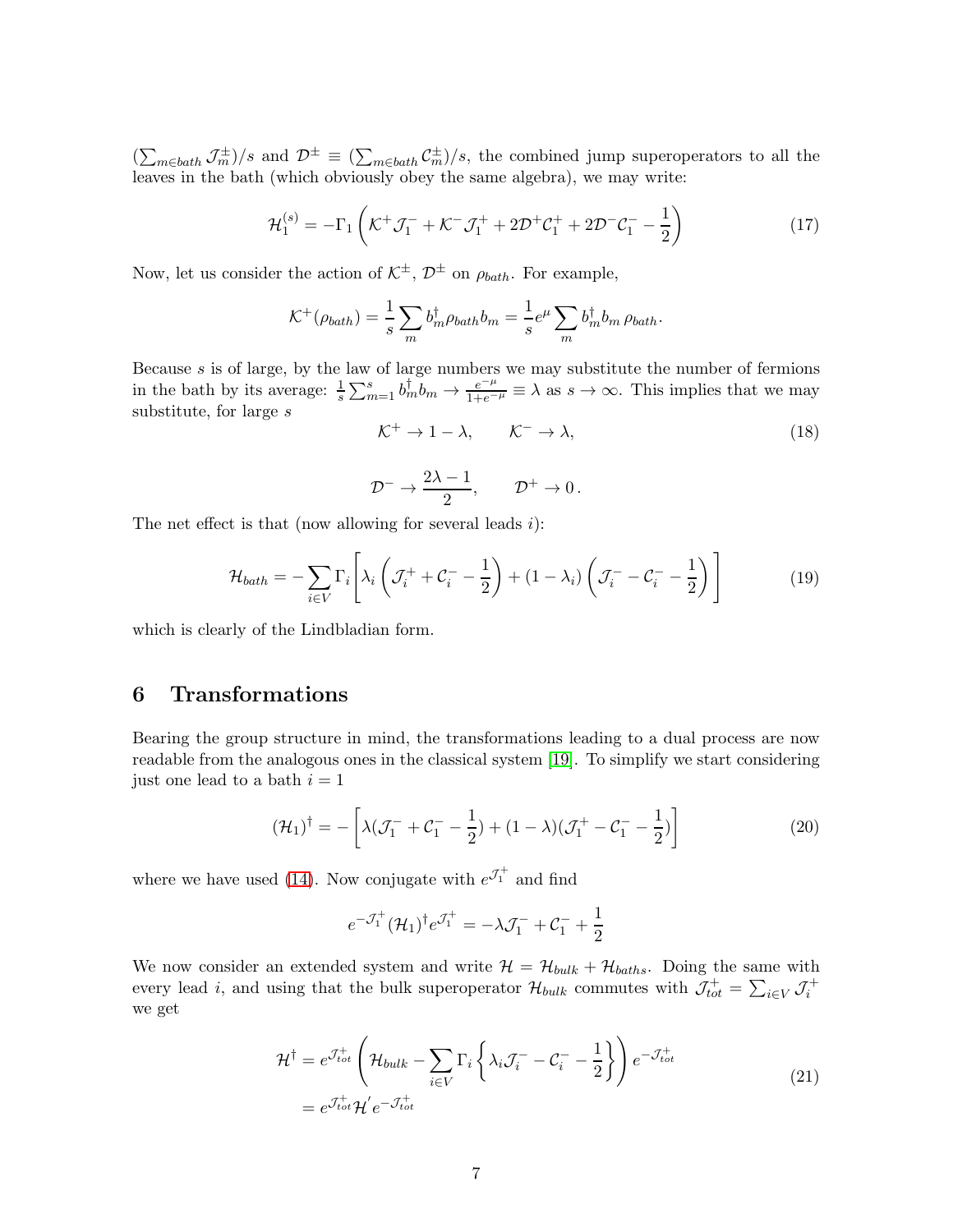Let us now reinstate baths, undoing the step we did before. We thus attach to each vertex  $i \in V$  an extra site with superoperators  $\mathcal{K}_i^{\pm}$  and  $\mathcal{D}_i^{\pm}$  describing now empty baths (i.e. all having  $\lambda = 0$ , cf. Eq. [\(18\)](#page-6-1))

$$
\lambda_i \mathcal{J}_i^- - \mathcal{C}_i^- - \frac{1}{2} \to \lambda_i \mathcal{K}_i^+ \mathcal{J}_i^- + 2 \mathcal{D}_i^- \mathcal{C}_i^- - \frac{1}{2} \tag{22}
$$

Comparing to [\(17\)](#page-6-2) we notice that the terms  $\mathcal{K}_i^- \mathcal{J}_i^+$  and  $\mathcal{D}_i^+ \mathcal{C}_i^-$  are absent because the baths are now empty. We stress once more that, altough labeled with the indexes  $i$  of the vertices of the graphs, the superoperators describing the empty bath live in an additional extra space (i.e. they act on vertices attached to the bath). Finally another conjugation allows to eliminate the disturbing factors  $\lambda_i$ . Indeed, using the fact that  $e^{\ln \lambda_i (\mathcal{D}_i^- + 1/2)} \mathcal{K}_i^+ e^{-\ln \lambda_i (\mathcal{D}_i^- + 1/2)} = \lambda_i \mathcal{K}_i^+$ we may write

<span id="page-7-1"></span>
$$
\mathcal{H}' = e^{\sum_{i} \ln \lambda_i} \left( \mathcal{D}_i^- + 1/2 \right) \mathcal{H}^{dual} e^{-\sum_{i} \ln \lambda_i} \left( \mathcal{D}_i^- + 1/2 \right) \tag{23}
$$

where

$$
\mathcal{H}^{dual} \equiv \mathcal{H}_{bulk} - \sum_{i \in V} \Gamma_i \left\{ \mathcal{K}_i^+ \mathcal{J}_i^- + 2 \mathcal{D}_i^- \mathcal{C}_i^- - \frac{1}{2} \right\} \tag{24}
$$

<span id="page-7-0"></span>All in all, the conjugation in [\(21\)](#page-6-3) can thus be used to write the expectation of an observable O as:

$$
\begin{split} \operatorname{Tr}\left[O e^{-t\mathcal{H}}\rho(0)\right] &= \operatorname{Tr}\left[\rho(0)^{\dagger}e^{-t\mathcal{H}^{\dagger}}O^{\dagger}\right]^{*} \\ &= \operatorname{Tr}\left[\rho(0)^{\dagger}e^{\mathcal{J}_{tot}^{+}}e^{-t\mathcal{H}'}e^{-\mathcal{J}_{tot}^{+}}O^{\dagger}\right]^{*} . \end{split} \tag{25}
$$

As we shall later see, it is convenient to define

<span id="page-7-4"></span>
$$
\hat{O} \equiv e^{-\mathcal{J}_{tot}^{+}} O^{\dagger} = \Pi_{i} e^{-\mathcal{J}_{i}^{+}} O^{\dagger}
$$
\n(26)

Note that because of the product form,  $\hat{O}$  depends exclusively on the same sites as O. We have to make a choice of how we extend O in the product space. We shall choose (without loss of generality) that it is  $O = O \otimes |0_b\rangle\langle0_b|$ : the bath sites are completely empty at time zero. Instead, the operator  $\rho(0)$  is now understood as  $\rho(0) \otimes 1_b$ , it acts on the bath sites as the identity. Suppose for example that  $O = a_k^{\dagger}$  $k_a^{\dagger} a_k$  for a chain of length N, then

$$
\Pi_i e^{-\mathcal{J}_i^+} (a_k^\dagger a_k)^\dagger = (1 - a_1^\dagger a_1) \dots a_k^\dagger a_k \dots (1 - a_N^\dagger a_N) \n= |0\rangle\langle 0|_1 \dots \otimes |1\rangle\langle 1|_k \otimes \dots \otimes |0\rangle\langle 0|_N
$$
\n(27)

i.e. a chain with one fermion in site  $k$ , and otherwise empty.

Going back to [\(25\)](#page-7-0) and using once again the adjoint in [\(14\)](#page-4-0), we get

<span id="page-7-2"></span>
$$
\text{Tr}\left[Oe^{-t\mathcal{H}}\rho(0)\right] = \text{Tr}\left[\left(e^{\mathcal{J}_{tot}^{-}}(\rho(0))\right)^{\dagger}e^{-t\mathcal{H}'}(\hat{O})\right]^{*} \tag{28}
$$

<span id="page-7-3"></span>and inserting [\(23\)](#page-7-1) into [\(28\)](#page-7-2) we obtain the final result

$$
\mathbb{E}[\langle O(t) \rangle_{\eta}] = \text{Tr}_{bulk} \text{Tr}_{baths} \left[ \left\{ \left( e^{\mathcal{J}_{tot}^{-}}(\rho(0)) \right)^{\dagger} e^{\sum_{i} \ln \lambda_{i} (\mathcal{D}_{i}^{-} + 1/2)} \right\} e^{-t \mathcal{H}^{dual}}(\tilde{O}) \right]^{*} \tag{29}
$$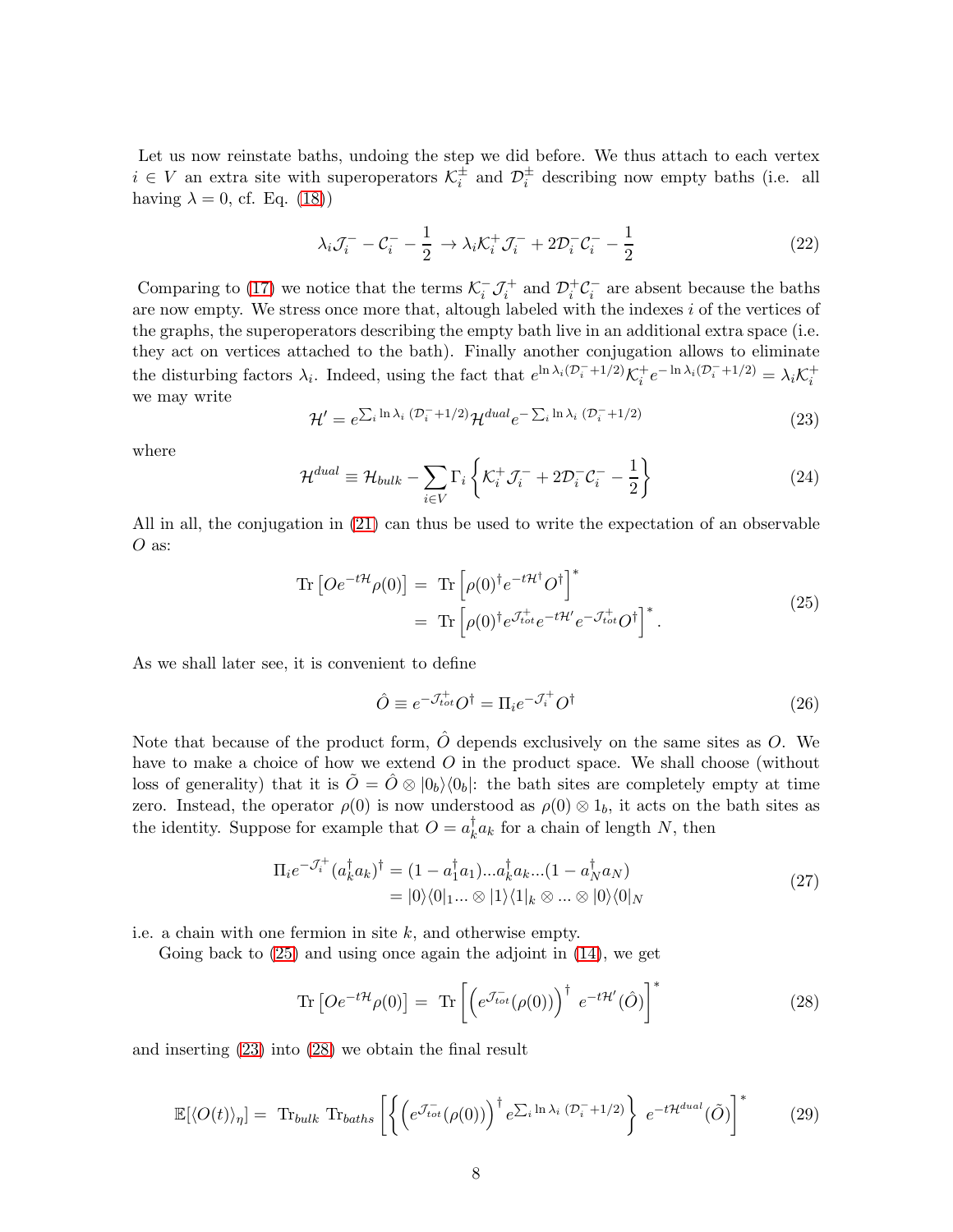We have used the fact that  $\tilde{O}$  has no particles in the bath sites, so that  $(\mathcal{D}_i^- + 1/2)(\tilde{O}) = 0$ (cf. Eq. [\(10\)](#page-4-1)). This is the duality result: to compute the expectation of the observable O evolving with the *original process* and starting from the density matrix  $\rho(0)$ , we consider instead an initial density matrix  $O$  which evolves through the *dual process*, and we evaluate the 'observable'  $(e^{\int_{tot}^{\tau} (\rho(0))}\Big)^{\dagger} e^{\sum_i (\ln \lambda_i) (\mathcal{D}_i^{-} + 1/2)}$  at the end. Note that if  $\tilde{O}$  has not the requirements of unit trace and positivity of a density matrix, it can always be brought into one that has those properties, by addition of a term proportional to the invariant measure, and multiplication by a constant (to normalize).

### <span id="page-8-0"></span>7 Billiard pocket

Duality relations show their power when considering infinite time evolution. When  $t \to \infty$  the evolution voids the chain. We may thus expect that  $\lim_{t\to\infty} e^{-t\mathcal{H}^{dual}}(\tilde{O}) = [\text{empty bulk}]\otimes O_{\infty},$ where  $O_{\infty}$  lives in the space of bath sites exclusively. Equation [\(29\)](#page-7-3) becomes, then:

$$
\lim_{t \to \infty} \mathbb{E}[\langle O(t) \rangle_{\eta}] = \langle 0 | e^{\mathcal{J}_{tot}^{-}}(\rho(0)) | 0 \rangle_{bulk} \operatorname{Tr}_{baths} \left[ e^{\sum_{i} \ln \lambda_{i} (\mathcal{D}_{i}^{-} + 1/2)} O_{\infty} \right]^{*}
$$
\n
$$
= \operatorname{Tr}_{baths} \left[ e^{\sum_{i} \ln \lambda_{i} (\mathcal{D}_{i}^{-} + 1/2)} O_{\infty} \right]^{*}
$$
\n(30)

where we have used  $\langle 0|\left(e^{\mathcal{J}_{tot}^{-}}(\rho(0))\right)^{\dagger}|0\rangle_{bulk} = \text{Tr}_{bulk}[\rho(0)] = 1$ . All the interesting information is stored in the matrix  $O_{\infty}$ . Because  $O_{\infty}$  is a combination of bath sites that are either void or have one fermion, and denoting  $n_i$  the total number of fermions in the bath i, we get the simple expression:

<span id="page-8-1"></span>
$$
\lim_{t \to \infty} \text{Tr} \left[ O e^{-t\mathcal{H}} \rho(0) \right] = \sum_{\{n_i\}} c_{\{n_i\}}^{[O]} \Pi_i \lambda_i^{n_i}, \tag{31}
$$

where the coefficients  $c_{\ell_n}^{[O]}$  ${[O] \choose {n_i}}$  depend on the observable O. We shall see a concrete example of this presently.

**Example.** Consider a liner chain of length N connected at the extremes (denoted by 1 and N) to two reservoirs at densities  $\lambda_L$  on the left, respectively  $\lambda_R$  on the right. Suppose we are interested in the average number of "particles" at site  $k$  in the stationary state. For this problem we now put  $O_k = a_k^{\dagger}$  $k_a^{\dagger}a_k$  (see Eq. [\(27\)](#page-7-4)) and  $i \in \{L, R\}$ . We start the dual evolution from the density operator associated to the pure state with only one fermion at site  $k$ . In the long-time limit we will have either a fermion in the left or a fermion in the right bath, with probabilities  $c_{L}^{[O_k]}$  $\binom{[O_k]}{L}$  and  $c_R^{[O_k]} = 1 - c_L^{[O_k]}$  $L^{[O_k]}$ , respectively. Since for a symmetric random walk

$$
c_L^{[O_k]} = 1 - \frac{k}{N+1} \tag{32}
$$

we conclude from [\(31\)](#page-8-1) the stationary linear profile

$$
\langle a_k^{\dagger} a_k \rangle = \lambda_L + \frac{\lambda_R - \lambda_L}{N+1} k \qquad k \in \{1, ..., N\}
$$
 (33)

A similar result can be obtained on a generic graph G, replacing the  $c_L^{[O_k]}$  with the harmonic function of the symmetric random walk on the graph G.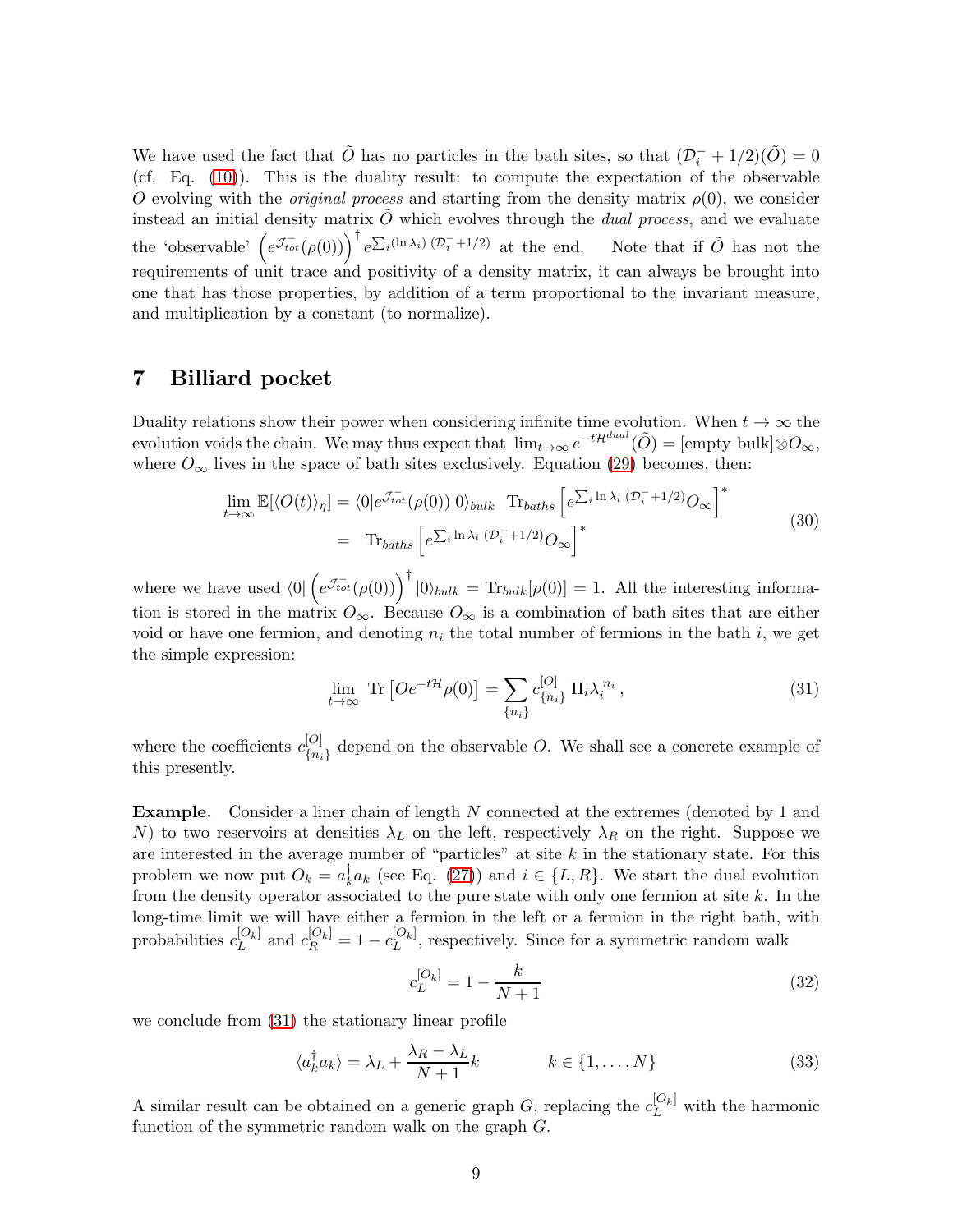### <span id="page-9-0"></span>8 Correlation functions & real replicas

We introduce replicas (labeled by 1, 2, . . .) by considering copies of the system *subject to same realization of the external noise*  $\eta$  and characterized by fermionic operators  $a_{i,1}, a_i^{\dagger}$  $_{i,1}^{\dagger},a_{i,2},a_{i}^{\dagger}$  $_{i,2}^{\dagger}, \ldots$ (in the bulk) and  $b_{im,1}, b^{\dagger}_{im,1}, b_{im,2}, b^{\dagger}_{im,2}, \ldots$  (in the bath).

A generic number  $n$  of copies is described by the noise-dependent density operator given by the tensor product and we are interested in its average:

<span id="page-9-1"></span>
$$
\rho_n = \mathbb{E}[\rho_\eta^{(1)} \otimes \rho_\eta^{(2)} \otimes \cdots \otimes \rho_\eta^{(n)}]
$$
\n(34)

where each  $\rho_{\eta}^{(\alpha)}$  acts on  $a_{i,\alpha}, a_{i,\alpha}^{\dagger}, b_{im,\alpha}, b_{im,\alpha}^{\dagger}$ 's, which are coupled by the same realization of the external noise. This system evolves with the replicated noisy Hamiltonian  $H_{\eta}(t)$  =  $\sum_{\alpha=1}^n\left(\sum_{(k,\ell)\in E}\left[a_{k,\alpha}^{\dagger}a_{\ell,\alpha}\eta_{k\ell}(t)+a_{\ell,\alpha}^{\dagger}a_{k,\alpha}\bar{\eta}_{k\ell}(t)\right]\right)$ . Developing up to second order, and averaging over the noise we get the evolution equation  $\frac{d}{dt}\rho_n = -\mathcal{H}_n \rho_n$  with

$$
\mathcal{H}_n = -\sum_{\alpha,\beta=1}^n \sum_{(k,l)\in E} c_{kl} \Big( \mathcal{J}_{k,\alpha\beta}^+ \mathcal{J}_{l,\beta\alpha}^- + \mathcal{J}_{k,\alpha\beta}^- \mathcal{J}_{l,\beta\alpha}^+ + 2 \mathcal{C}_{k,\alpha\beta}^+ \mathcal{C}_{l,\beta\alpha}^+ + 2 \mathcal{C}_{k,\alpha\beta}^- \mathcal{C}_{k,\beta\alpha}^- - \frac{\delta_{\alpha\beta}}{2} \Big) \tag{35}
$$

obtained by expanding commutators just as above. The operators are now:

$$
\mathcal{J}_{i,\alpha\beta}^{+}(A) = a_{i,\alpha}^{\dagger} A a_{i,\beta}
$$
\n
$$
\mathcal{J}_{i,\alpha\beta}^{-}(A) = a_{i,\beta} A a_{i,\alpha}^{\dagger}
$$
\n
$$
\mathcal{C}_{i,\alpha\beta}^{+}(A) = \frac{1}{2} \left( a_{i,\alpha}^{\dagger} a_{i,\beta} A - A a_{i,\alpha}^{\dagger} a_{i,\beta} \right)
$$
\n
$$
\mathcal{C}_{i,\alpha\beta}^{-}(A) = \frac{1}{2} \left( a_{i,\alpha}^{\dagger} a_{i,\beta} A + A a_{i,\alpha}^{\dagger} a_{i,\beta} - A \delta_{\alpha\beta} \right)
$$
\n(36)

which satisfy a  $\mathfrak{u}(2n)$  algebra. The operators  $\sum_{\alpha} C^+_{i,\alpha\alpha}$  commute with everything and thus do not evolve, they count the total number of creators minus annihilators per site. We shall only be interested in the case they are all zero.  $\mathcal{H}_n$  is a nearest-neighbor quantum  $\mathfrak{su}(2n)$  chain.

We may now distinguish bath terms, and we obtain in an entirely analogous manner:

$$
\mathcal{H}_{n,bath} = -\sum_{\alpha,\beta=1}^{n} \sum_{i \in V} \Gamma_i \Big[ \mathcal{K}_{i,\alpha\beta}^+ \mathcal{J}_{i,\alpha\beta}^- + \mathcal{K}_{i,\alpha\beta}^- \mathcal{J}_{i,\alpha\beta}^+ + 2 \mathcal{D}_{i,\alpha\beta}^+ \mathcal{C}_{i,\alpha\beta}^+ + 2 \mathcal{D}_{i,\alpha\beta}^- \mathcal{C}_{i,\alpha\beta}^- - \frac{1}{2} \delta_{\alpha,\beta} \Big] \Big] \n\rightarrow -\sum_{\alpha,\beta=1}^{n} \sum_{i \in V} \Gamma_i \Big[ \lambda_{i,\alpha\beta} (\mathcal{J}_{i,\alpha\beta}^+ + \mathcal{C}_{i,\alpha\beta}^- - \frac{\delta_{\alpha,\beta}}{2}) + (\delta_{\alpha\beta} - \lambda_{i,\alpha\beta}) (\mathcal{J}_{i,\alpha\beta}^- - \mathcal{C}_{i,\alpha\beta}^- - \frac{\delta_{\alpha,\beta}}{2}) \Big] \tag{37}
$$

where we have substituted as before bath operators by their expectation values:

$$
\mathcal{K}_{i,\alpha\beta}^{+} \to \delta_{\alpha\beta} - \lambda_{i,\alpha\beta} \qquad \mathcal{K}_{i,\alpha\beta}^{-} \to \lambda_{i,\alpha\beta}
$$
\n
$$
\mathcal{D}_{i,\alpha\beta}^{-} \to \frac{2\lambda_{i,\alpha\beta} - \delta_{\alpha\beta}}{2} \qquad \mathcal{D}_{i,\alpha\beta}^{+} \to 0 \qquad (38)
$$

The  $\lambda_{i,\alpha\beta}$  define the bath. The most general replica-symmetric form is  $\lambda_{i,\alpha\beta} = \lambda_i \delta_{\alpha\beta} + \lambda'_i$ . Matrices with different  $(\lambda_i, \lambda'_i)$  commute and may be diagonalized simultaneously for all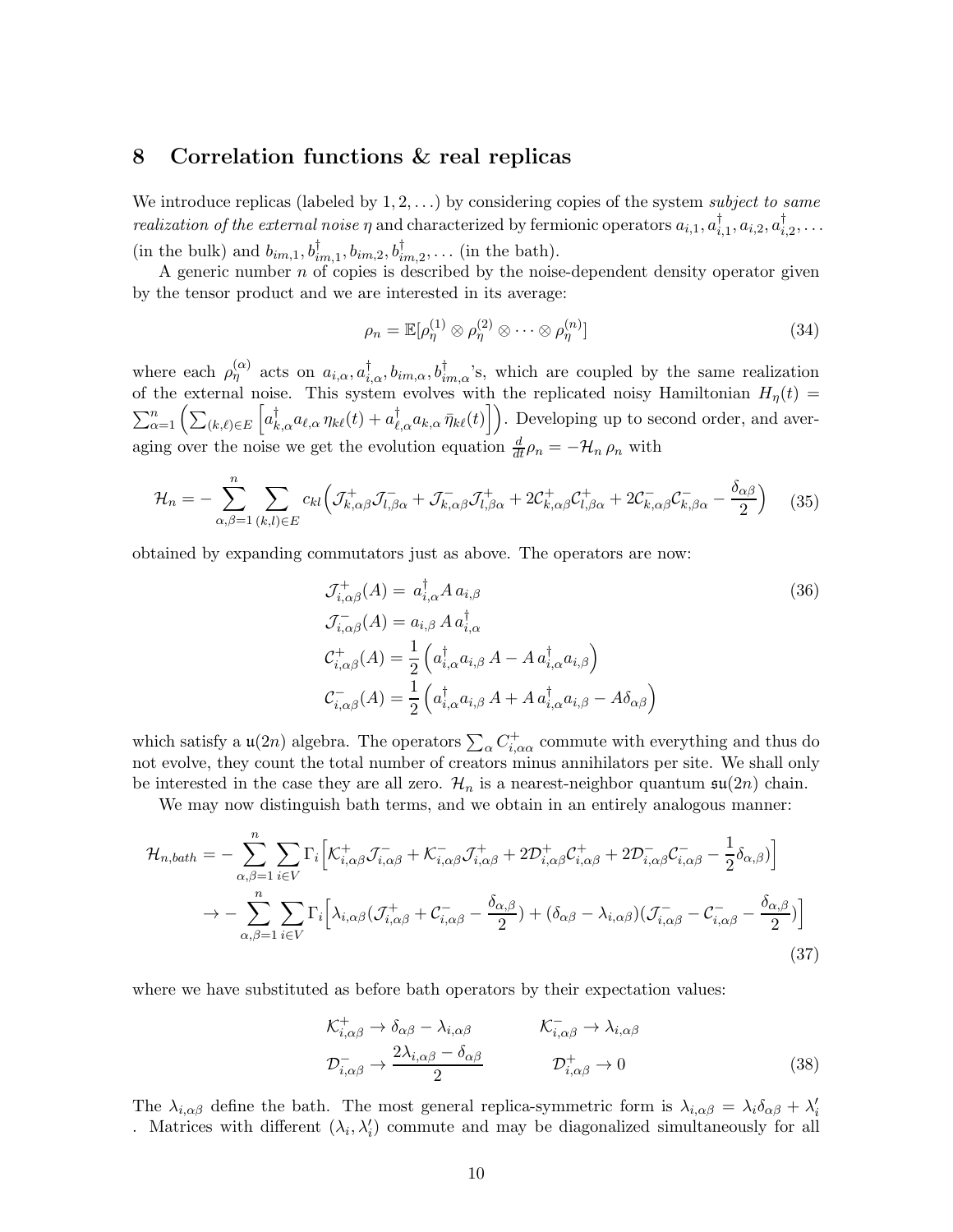baths by a rotation in the fermion space. We shall in fact not need to do this here for the following reason: one can easily show that for  $\alpha \neq \beta$ , Tr  $\left[a_{i\alpha}^{\dagger}a_{i\beta} \rho\right] = \mathbb{E}[\langle a_i^{\dagger}a_i^{\dagger}a_{i\beta} \rangle]$  $\langle i \rangle_{\rho} \langle a_i \rangle_{\rho}] \propto \lambda'_i$ , but this expectation must vanish. Hence  $\lambda'_i = 0$  and the  $\lambda$  matrix is proportional to the identity. We get

$$
\mathcal{H}_{n,baths} = -\sum_{i \in V} \sum_{\alpha=1}^{n} \Gamma_i \Big[ \lambda_i (\mathcal{J}_{i,\alpha\alpha}^+ + \mathcal{C}_{i,\alpha\alpha}^- - \frac{1}{2}) + (1 - \lambda_i) (\mathcal{J}_{i,\alpha\alpha}^- - \mathcal{C}_{i,\alpha\alpha}^- - \frac{1}{2}) \Big] \tag{39}
$$

The set of generators  $(\mathcal{J}^{\pm}_{i,\alpha\alpha},\mathcal{C}^-_{i,\alpha\alpha})$  build an  $\mathfrak{su}(2)$  algebra for each  $1 \leq \alpha \leq n$  and commute for different  $\alpha$ : from the point of view of the baths we are back to the single replica problem. We must just repeat the transformations for every replica:

<span id="page-10-2"></span>
$$
\mathcal{H}' \to \mathcal{H}_{bulk} - \sum_{i} \Gamma_i \sum_{\alpha} \left\{ \lambda_i \mathcal{J}_{i,\alpha\alpha}^- - \mathcal{C}_{i,\alpha\alpha}^- - \frac{1}{2} \right\} \tag{40}
$$

and then continue introducing the empty bath as before, to get:

$$
\mathcal{H}^{dual} = \mathcal{H}_{bulk} - \sum_{i\alpha} \Gamma_i \left\{ \mathcal{K}_{i,\alpha\alpha}^+ \mathcal{J}_{i,\alpha\alpha}^- + 2 \mathcal{D}_{i,\alpha\alpha}^- \mathcal{C}_{i,\alpha\alpha}^- - \frac{1}{2} \right\}
$$
(41)

Because of the diagonal nature of the hopping into the bath operator, *the bath sites can only exchange creation and destruction operators of the same replica in pairs*. Mathematically, this comes from the fact that a diagonal bath respects an extra symmetry, generated by the operators  $\mathcal{C}_{\alpha\alpha}^{+tot} = \sum_{i\in V} \mathcal{C}_{i,\alpha\alpha}^{+}$  which in fact count the total number of creators minus annihilators in the whole system for each species  $\alpha$  separately. These numbers are conserved, and equal to zero for all  $\alpha$  with reasonable initial conditions, and for reasonable operators O with non-zero expectation. We shall restrict to this situation here. This is shown in Figure 3 where all the possibilities are shown for a two-point operator. We shall then have, for the dual chain at infinite times

$$
\lim_{t \to \infty} \text{Tr} \left[ O e^{-t\mathcal{H}} \rho(0) \right] = c_{\{n_{L,\alpha}\}}^{[O]} \lambda_L^{\sum_{\alpha} n_{L,\alpha}} + c_{\{n_{R,\alpha}\}}^{[O]} \lambda_R^{\sum_{\alpha} n_{R,\alpha}} \tag{42}
$$

where we have used the fact that creation and annihilation operators exit in pairs of the same species.

For example, when  $O = a_i^{\dagger}$  $_{j,1}^{\dagger}a_{i,1}a_{i}^{\dagger}$  $i_{i,2}^{\dagger}a_{j,2}$  (the case with  $n=2$  replicas), for the stationary state of a chain we have:

<span id="page-10-0"></span>
$$
\mathbb{E}[G_{ij}G_{ji}] = \mathbb{E}[\text{Tr}(a_{j,1}^{\dagger}a_{i,1}a_{i,2}^{\dagger}a_{j,2} \rho^{(1)} \otimes \rho^{(2)})] \n= c_{LL}^{[ij]}\lambda_L^2 + c_{RL}^{[ij]}\lambda_L\lambda_R + c_{LR}^{[ij]}\lambda_R\lambda_L + c_{RR}^{[ij]}\lambda_L^2
$$
\n(43)

Because the trace is conserved,  $c_{LL}^{[ij]} + c_{RL}^{[ij]} + c_{LR}^{[ij]} + c_{RR}^{[ij]} = 0$ . In particular, this means that for the stationary equilibrium  $\lambda_L = \lambda_R = \lambda$  the expectation  $\mathbb{E}[G_{ij}G_{ji}] = 0 \ \forall i, j$ . Similarly, putting  $O = a_i^{\dagger}$  $_{i,1}^{\dagger}a_{i,1}a_{j}^{\dagger}$  $_{j,2}^{1}a_{j,2}$  we have

<span id="page-10-1"></span>
$$
\mathbb{E}[G_{ii}G_{jj}] = \mathbb{E}[\text{Tr}(a_{i,1}^{\dagger}a_{i,1}a_{j,2}^{\dagger}a_{j,2}\,\rho^{(1)}\otimes\rho^{(2)}))]
$$
\n(44)

and we find, at equilibrium,  $\mathbb{E}[G_{ii}G_{jj}] = \lambda^2$ , because the trace is now one.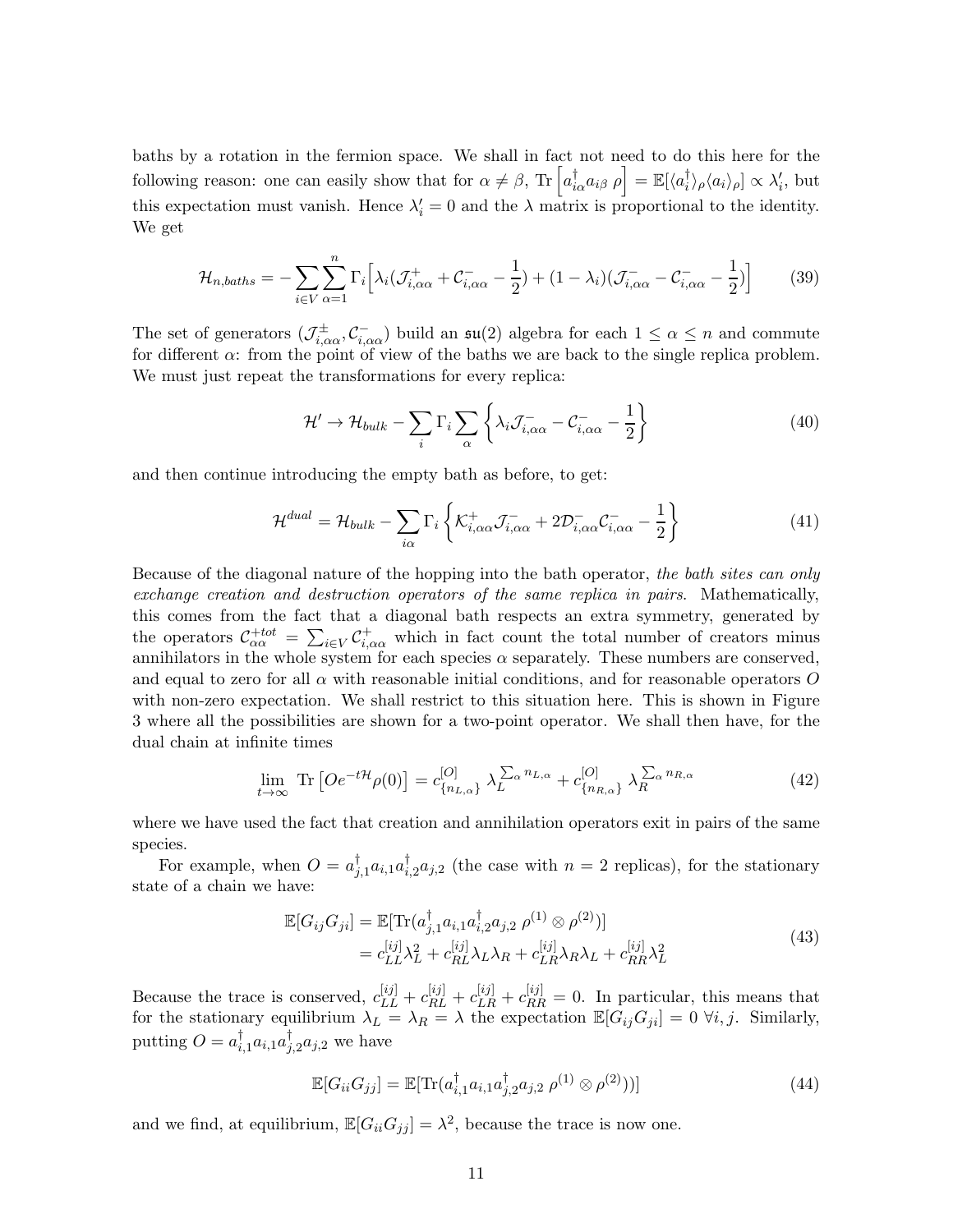In the non-equilibrium steady state with  $\lambda_L \neq \lambda_R$ , the expressions for the coefficients appearing in [\(43\)](#page-10-0) have been calculated in [\[1\]](#page-13-0). We conclude this section by mentioning that the invariance of the super-Hamiltonian with respect to unitary rotations of the fermions in replica space may be used to find useful relations for the non-equilibrium stationary state of a chain. For example, in the case with  $n = 2$  replicas, the rotation  $d_i^{\pm} = (a_{i,1} \pm a_{i,2})/\sqrt{\pm 2}$ transforms the expectation [\(44\)](#page-10-1) and allows us to show that:

$$
\mathbb{E}[G_{ij}G_{ji}] = \mathbb{E}[G_{ii}G_{jj}]_c - \mathbb{E}[G_{iijj}]_c
$$
\n(45)

where  $\mathbb{E}[G_{iijj}]_c = \langle (d_i^+)^\dagger d_i^+ (d_j^+)^\dagger d_j^+ \rangle_c = \langle n_i n_j \rangle_c^{class}$ , the label 'classical' denotes the connected correlation of the classical open symmetric exclusion process (see, e.g.,  $Eq(2.4)$  in [\[31\]](#page-15-8)). This identity may be verified in the expressions of Reference [\[1\]](#page-13-0).



<span id="page-11-1"></span>Figure 3: The configurations that are relevant in the calculation of two-point correlation functions in the test. Red and black denote replicas one and two, full points are creators and empty points are annihilators.

# <span id="page-11-0"></span>9 Mapping the driven system into one satisfying detailed balance

Recently it was show in [\[19\]](#page-14-8) that a large family of classical diffusive models of transport that has been considered in the past years admits a transformation into the same model in contact with an equilibrium bath. This mapping holds for any initial conditions and is independent of the topology of the network. Such a construction provides a framework to discuss questions of time reversal in out of equilibrium contexts. Let us now briefly see that this relation holds at the quantum level with the same generality.

Consider a system in which the  $\lambda_i = \lambda$  are all the same, thus making it possible to equilibrate. Transform now [\(40\)](#page-10-2) as

$$
\mathcal{H}'' = e^{-\frac{\lambda}{2}J_{\alpha\alpha}^{-tot}} \mathcal{H}' e^{\frac{\lambda}{2}J_{\alpha\alpha}^{-tot}} \n= \mathcal{H}_{bulk} - \sum_{i} \Gamma_i \left\{ 2\mathcal{C}_{\alpha\alpha}^{-tot} - \frac{1}{2} \right\} = (\mathcal{H}'')^{\dagger}
$$
\n(46)

This, when  $\mathcal{H}''$  is written in terms of  $\mathcal{H}$ , is a detailed balance property.

Now, let us go back to a general  $\mathcal{H}'$  of [\(40\)](#page-10-2) and develop the operators on which it acts in subspaces defined by the value m in  $\mathcal{C}_{\alpha\alpha}^{-\,tot}(O) = mO$ . Because  $[\mathcal{C}_{\alpha\alpha}^{-\,tot}, \mathcal{J}_{i,\alpha\alpha}^{-}] = -\mathcal{J}_{i,\alpha\alpha}^{-}$  it is clear that the terms in  $\mathcal{H}'$  proportional to  $\mathcal{J}^-_{i\alpha\alpha}$  (the only ones depending on the  $\lambda_i$ ) are lower 'triangular' in this (super) matrix, do not affect the spectrum. Thus, all possible bath combinations are mappable by a similarity transformation into one another, and in particular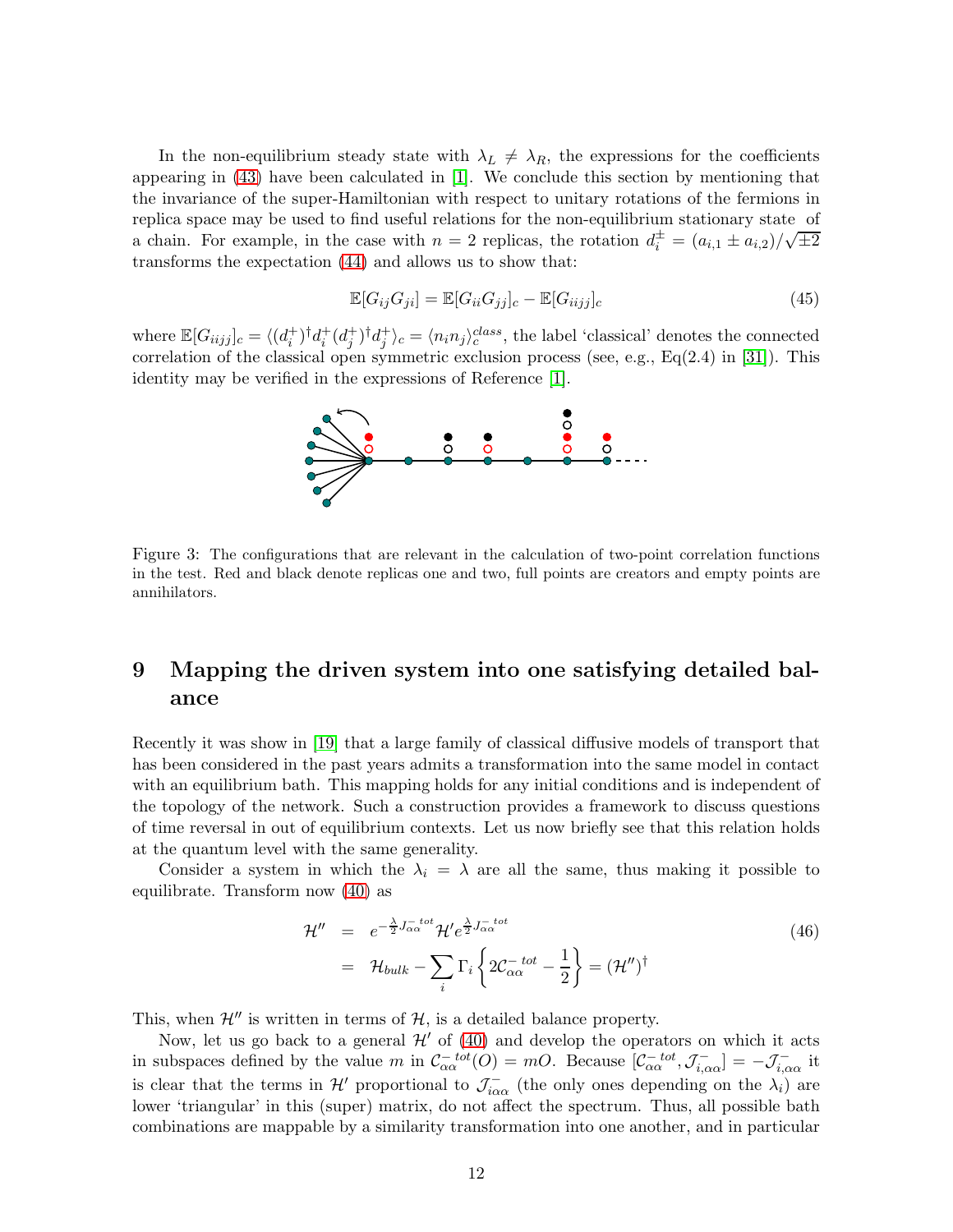to the situation with detailed balance (see [\[19,](#page-14-8) [32\]](#page-15-9) for an extensive discussion of the classical case).

# <span id="page-12-0"></span>10 Conclusion

We have shown how to construct a dual model for a quantum transport system. We have also shown that there is a transformation that maps all possible evolutions of the system into one in which the bath ensemble satisfies detailed balance. Because these properties are directly deduced from the group structure, the generalization to other models (e.g. the quantum Kac model [\[33,](#page-16-0) [34\]](#page-16-1) or quantum KMP  $[6]$ ) should be immediate – just changing group.

### Acknowledgments

We thank Denis Bernard for helpful discussions and the anonymous referees for their comments. JK is supported by the Simons Foundation Grant No. 454943. RF is supported by the German research foundation (Deutsche Forschungsgemeinschaft DFG) Research Fellowships Programme 416527151. CG is supported by the UniMoRe project 'ALEA'.

### <span id="page-12-1"></span>A Algebra and representations

The generators can be arranged into a  $u(2n)$  algebra

$$
\mathcal{E}_{AB} = \begin{pmatrix} C_{\alpha\beta}^+ + C_{\alpha\beta}^- + \frac{\delta_{\alpha\beta}}{2} & \mathcal{J}_{\alpha\beta}^+ \\ \mathcal{J}_{\alpha\beta}^- & C_{\alpha\beta}^+ - C_{\alpha\beta}^- + \frac{\delta_{\alpha\beta}}{2} \end{pmatrix}
$$
(47)

satisfying the commutation relations

$$
[\mathcal{E}_{AB}, \mathcal{E}_{CD}] = \delta_{BC} \mathcal{E}_{AD} - \delta_{DA} \mathcal{E}_{CB} \,. \tag{48}
$$

The space of states consists of arbitrary combinations of the fermionic oscillators  $(a_{\alpha}, a_{\beta}^{\dagger})$  $_{\beta}^{\prime}),$ with  $\alpha, \beta = 1, \ldots, n$ . From the nilpotency of fermionic oscillators it is then clear that we are dealing with finite-dimensional representations. For a given number of replicas  $n$  the space of states can be decomposed into irreducible representations on which the first Casimir  $\sum_{\alpha} C_{\alpha\alpha}^{+}$ , which counts the number of creation minus annihilation operators, is proportional to the identity. These reducible representations are the antisymmetric (fundamental) representations of dimension  $\binom{2n}{k}$  $\binom{2n}{k}$  with Dynkin weights

<span id="page-12-2"></span>
$$
\lambda^{[k]} = (\underbrace{1, \dots, 1}_{k}, \underbrace{0, \dots, 0}_{2n-k}),
$$
\n(49)

with  $k = 0, 1, \ldots, 2n$ . The corresponding highest weight states are

$$
v_{hws}^{[k]} = \begin{cases} \prod_{i=1}^{k} a_i^{\dagger} \prod_{j=1}^{n} a_j, & 1 \le k \le n \\ \prod_{i=1}^{n} a_i^{\dagger} \prod_{j=k-n+1}^{n} a_j, & n < k \le 2n \end{cases} (50)
$$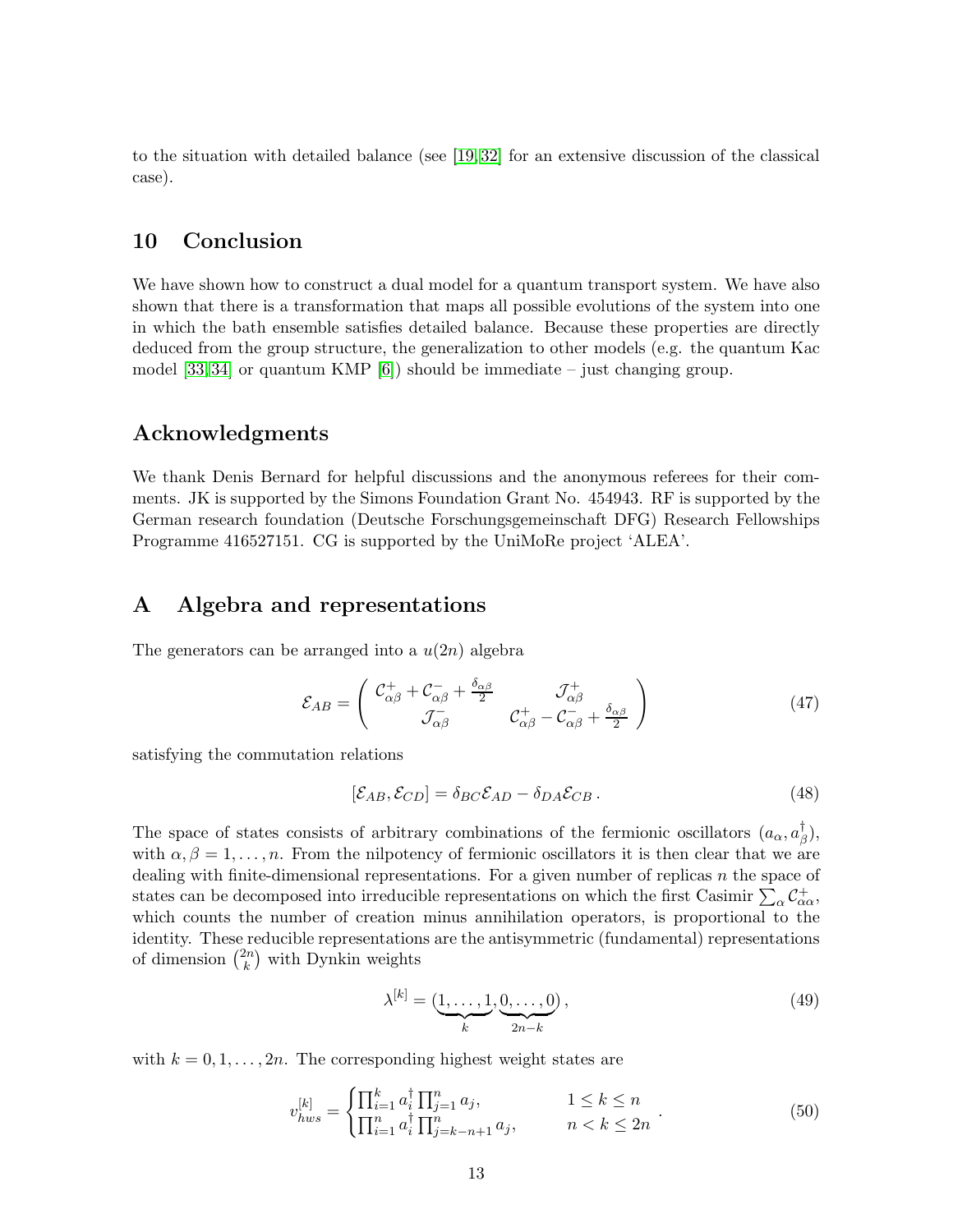We verify that  $\mathcal{E}_{AB} v_{hws}^{[k]} = 0$  for  $1 \leq A < B \leq 2n$  and  $\mathcal{E}_{AA} v_{hws}^{[k]} = \lambda_A^{[k]}$  $\left[ k \atop{A} v^{[k]}_{hws} \right]$  and note that the number of creation minus annihilation operators is related to the index k in [\(49\)](#page-12-2) via  $k - n$ .

The Hamiltonian density, cf. [\(35\)](#page-9-1), is then mapped to the coproduct of the second Casimir

$$
\mathcal{H}_n = -\sum_{A,B=1}^{2n} \mathcal{E}_{AB}^1 \mathcal{E}_{BA}^2 + \frac{1}{2} \left( \sum_{A=1}^{2n} \mathcal{E}_{AA}^1 + \sum_{A=1}^{2n} \mathcal{E}_{AA}^2 \right).
$$
 (51)

The first Casimir  $\sum_{A=1}^{2n} \mathcal{E}_{AA}$  is local and proportional to the identity for a given irreducible representation.

From the representation theory it is clear that the quantum model can be realised "classically" where  $\mathcal{E}_{AB}$  are matrices acting on a vector space. The matrices are block diagonal with block sizes corresponding to the irreducible representations  $\lambda^{[k]}$  where  $k = 0, 1, ..., 2n$ . Fixing the first Casimir we can restrict to the corresponding block. As described in the main text the boundary terms can be understood in the same framework. The algebra reduces to u(2). It further becomes clear that there is a basis where  $\mathcal{E}_{AA}$  is diagonal,  $\mathcal{E}_{AB}$  with  $A < B$  is upper triangular and  $\mathcal{E}_{AB}$  with  $A > B$  is lower triangular. This is essential for the proposed duality. We further remark that algebraically the models with  $k = 1$  are equivalent to the standard multicolor SSEP, cf. [\[35\]](#page-16-2), where the generators are replaced by the elementary matrices  $\mathcal{E}_{AB} \to E_{AB}$ . In the example above, see Figure [3,](#page-11-1) we have  $n = 2$  and  $k = 2$  such that the representation is of dimension 6. The matrix realisation of the super operator  $\mathcal{H}$  can be obtained by writing the generators in the basis

$$
v_1 = 1, \tag{52}
$$

$$
v_2 = a_1^\dagger a_1,\tag{53}
$$

$$
v_3 = a_1^\dagger a_2 \,,\tag{54}
$$

$$
v_4 = a_2^{\dagger} a_1 \,, \tag{55}
$$

$$
v_5 = a_2^{\dagger} a_2 \,, \tag{56}
$$

<span id="page-13-1"></span>
$$
v_6 = a_1^\dagger a_1 a_2^\dagger a_2. \tag{57}
$$

#### <span id="page-13-0"></span>References

- [1] D. Bernard and T. Jin, *Open Quantum Symmetric Simple Exclusion Process*, Physical Review Letters 123(8), 080601 (2019), doi[:10.1103/PhysRevLett.123.080601,](https://doi.org/10.1103/PhysRevLett.123.080601) <1904.01406>.
- <span id="page-13-2"></span>[2] F. Spitzer, *Interaction of markov processes*, Advances in Mathematics 5(2), 246 (1970), doi[:https://doi.org/10.1016/0001-8708\(70\)90034-4.](https://doi.org/https://doi.org/10.1016/0001-8708(70)90034-4)
- <span id="page-13-3"></span>[3] T. M. Liggett, *Interacting particle systems*, vol. 276, Springer Science & Business Media, doi[:10.1007/b138374](https://doi.org/10.1007/b138374) (2012).
- <span id="page-13-4"></span>[4] H. Spohn, *Long range correlations for stochastic lattice gases in a non-equilibrium steady state*, Journal of Physics A: Mathematical and General 16(18), 4275 (1983), doi[:10.1088/0305-4470/16/18/029.](https://doi.org/10.1088/0305-4470/16/18/029)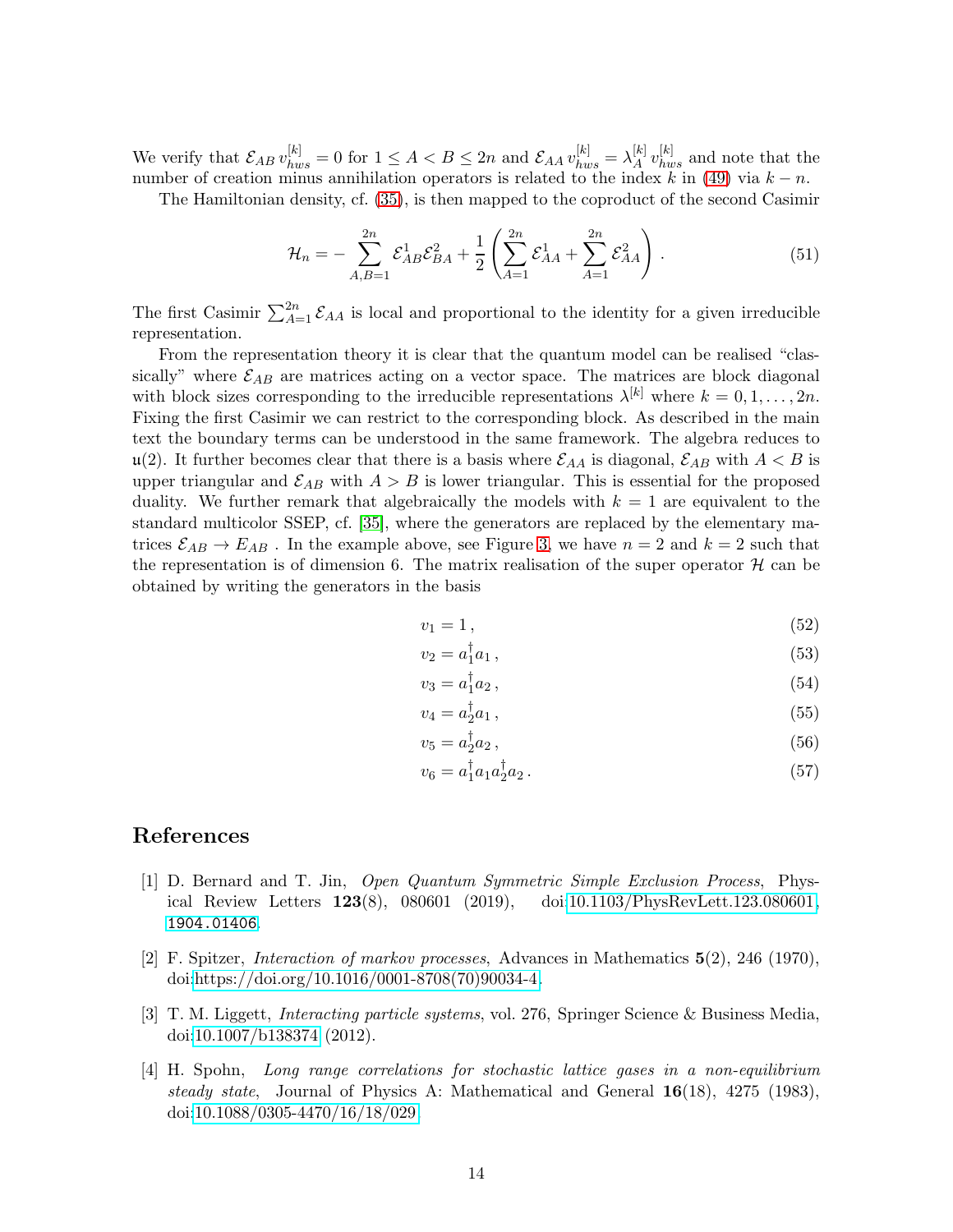- <span id="page-14-1"></span><span id="page-14-0"></span>[5] A. Masi and E. Presutti, *Mathematical methods for hydrodynamic limits*, Lecture Notes in Mathematics. Springer, Berlin, doi[:10.1007/BFb0086457](https://doi.org/10.1007/BFb0086457) (1991).
- [6] C. Kipnis, C. Marchioro and E. Presutti, *Heat flow in an exactly solvable model*, Journal of Statistical Physics 27(1), 65 (1982), doi[:10.1007/BF01011740.](https://doi.org/10.1007/BF01011740)
- [7] C. Giardin`a, F. Redig and K. Vafayi, *Correlation Inequalities for Interacting Particle Systems with Duality*, Journal of Statistical Physics 141(2), 242 (2010), doi[:10.1007/s10955-010-0055-0,](https://doi.org/10.1007/s10955-010-0055-0) <0906.4664>.
- [8] C. Giardin`a, J. Kurchan, F. Redig and K. Vafayi, *Duality and Hidden Symmetries in Interacting Particle Systems*, Journal of Statistical Physics 135(1), 25 (2009), doi[:10.1007/s10955-009-9716-2,](https://doi.org/10.1007/s10955-009-9716-2) <0810.1202>.
- [9] C. Franceschini and C. Giardin`a, *Stochastic duality and orthogonal polynomials*, In V. Sidoravicius, ed., *Sojourns in Probability Theory and Statistical Physics - III*, pp. 187–214. Springer Singapore, Singapore, ISBN 978-981-15-0302-3, doi[:10.1007/978-981-15-0302-3](https://doi.org/10.1007/978-981-15-0302-3_7) 7 (2019), <1701.09115>.
- <span id="page-14-2"></span>[10] S. Floreani, F. Redig and F. Sau, *Orthogonal polynomial duality of boundary driven particle systems and non-equilibrium correlations* (2020), <2007.08272>.
- [11] C. Franceschini, P. Gonçalves and F. Sau, *Symmetric inclusion process with slow boundary: hydrodynamics and hydrostatics* (2020), <2007.11998>.
- <span id="page-14-3"></span>[12] G. M. Schütz, *Duality relations for asymmetric exclusion processes*, Journal of statistical physics 86(5-6), 1265 (1997), doi[:10.1007/BF02183623.](https://doi.org/10.1007/BF02183623)
- [13] L.-H. Gwa and H. Spohn, *Bethe solution for the dynamical-scaling exponent of the noisy Burgers equation*, Physical Review A 46(2), 844 (1992), doi[:10.1103/PhysRevA.46.844.](https://doi.org/10.1103/PhysRevA.46.844)
- <span id="page-14-4"></span>[14] T. Imamura and T. Sasamoto, *Current Moments of 1D ASEP by Duality*, Journal of Statistical Physics 142(5), 919 (2011), doi[:10.1007/s10955-011-0149-3,](https://doi.org/10.1007/s10955-011-0149-3) <1011.4588>.
- [15] A. Borodin, I. Corwin and T. Sasamoto, *From duality to determinants for q -TASEP and ASEP*, Ann. Probab. 42(6), 2314 (2014), doi[:10.1214/13-AOP868,](https://doi.org/10.1214/13-AOP868) <1207.5035>.
- <span id="page-14-5"></span>[16] I. Corwin, P. Ghosal, H. Shen and L.-C. Tsai, *Stochastic PDE limit of the six vertex model*, Communications in Mathematical Physics 375, 1945 (2020), doi[:10.1007/s00220-019-03678-z,](https://doi.org/10.1007/s00220-019-03678-z) <1803.08120>.
- <span id="page-14-6"></span>[17] J. Tailleur, J. Kurchan and V. Lecomte, *Mapping out-of-equilibrium into equilibrium in one-dimensional transport models*, Journal of Physics A: Mathematical and Theoretical  $41(50)$ , 505001 (2008), doi[:10.1088/1751-8113/41/50/505001,](https://doi.org/10.1088/1751-8113/41/50/505001) <0809.0709>.
- <span id="page-14-7"></span>[18] L. Bertini, A. De Sole, D. Gabrielli, G. Jona-Lasinio and C. Landim, *Macroscopic fluctuation theory*, Reviews of Modern Physics 87(2), 593 (2015), doi[:10.1103/RevModPhys.87.593,](https://doi.org/10.1103/RevModPhys.87.593) <1404.6466>.
- <span id="page-14-8"></span>[19] R. Frassek, C. Giardina and J. Kurchan, *Duality and hidden equilibrium in transport models*, SciPost Phys. 9, 054 (2020), doi[:10.21468/SciPostPhys.9.4.054,](https://doi.org/10.21468/SciPostPhys.9.4.054) <2004.12796>.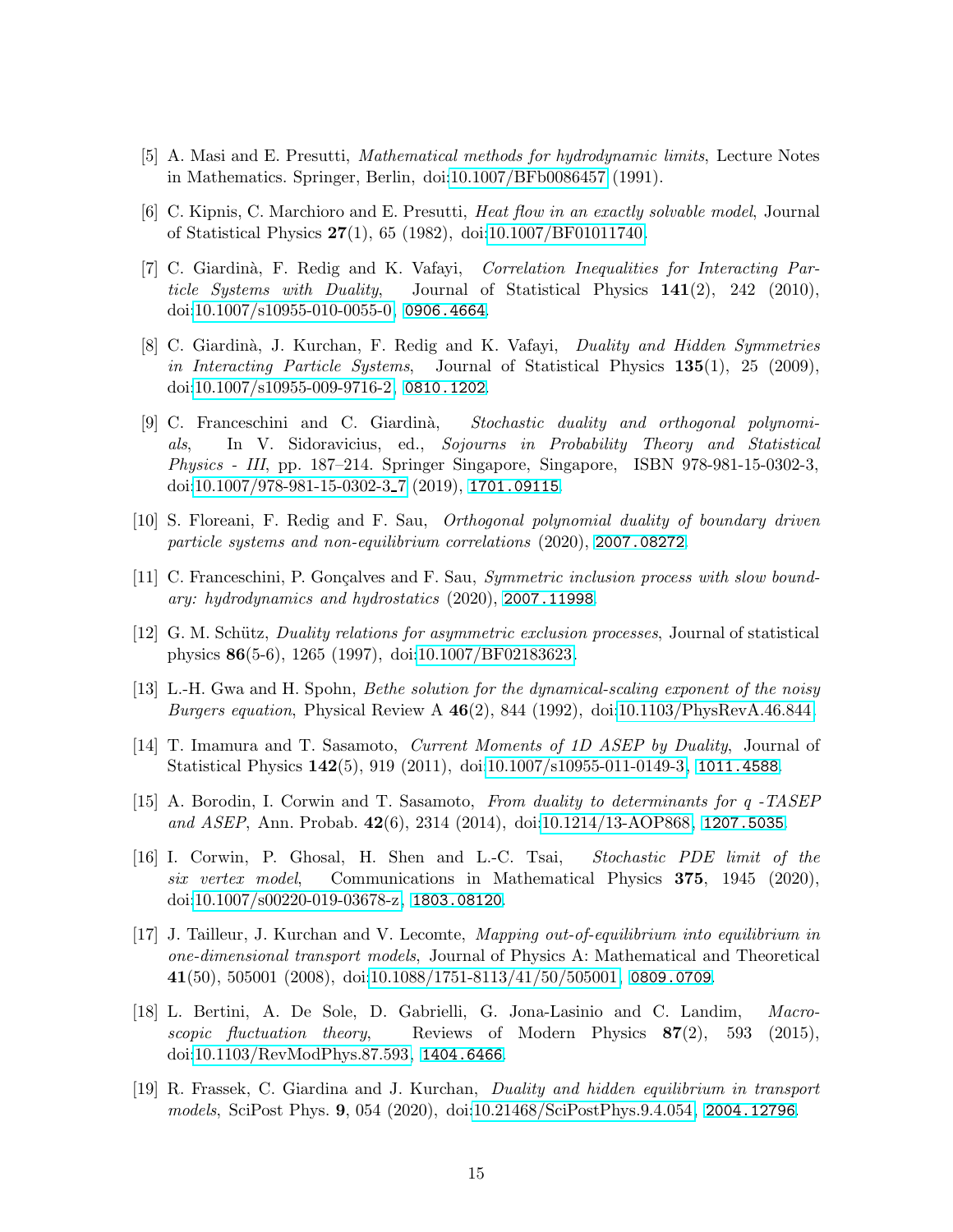- <span id="page-15-0"></span>[20] D. A. Rowlands and A. Lamacraft, *Noisy coupled qubits: Operator spreading and the Fredrickson-Andersen model*, Physical Review B 98(19) (2018), doi[:10.1103/physrevb.98.195125,](https://doi.org/10.1103/physrevb.98.195125) <1806.01723>.
- <span id="page-15-7"></span>[21] D. A. Rowlands and A. Lamacraft, *Noisy Spins and the Richardson-Gaudin Model*, Physical Review Letters 120(9), 090401 (2018), doi[:10.1103/PhysRevLett.120.090401,](https://doi.org/10.1103/PhysRevLett.120.090401) <1711.00828>.
- [22] T. Zhou and A. Nahum, *Emergent statistical mechanics of entanglement in random unitary circuits*, Physical Review B 99(17), 174205 (2019), doi[:10.1103/PhysRevB.99.174205,](https://doi.org/10.1103/PhysRevB.99.174205) <1804.09737>.
- <span id="page-15-4"></span>[23] M. Bauer, D. Bernard and T. Jin, *Stochastic dissipative quantum spin chains (I) : Quantum fluctuating discrete hydrodynamics*, SciPost Physics 3(5), 033 (2017), doi[:10.21468/SciPostPhys.3.5.033,](https://doi.org/10.21468/SciPostPhys.3.5.033) <1706.03984>.
- <span id="page-15-1"></span>[24] M. Bauer, D. Bernard and T. Jin, *Equilibrium fluctuations in maximally noisy extended quantum systems*, SciPost Physics 6(4), 045 (2019), doi[:10.21468/SciPostPhys.6.4.045,](https://doi.org/10.21468/SciPostPhys.6.4.045) <1811.09427>.
- <span id="page-15-2"></span>[25] G. Sch¨utz and S. Sandow, *Non-abelian symmetries of stochastic processes: Derivation of correlation functions for random-vertex models and disordered-interacting-particle systems*, Phys. Rev. E 49, 2726 (1994), doi[:10.1103/PhysRevE.49.2726.](https://doi.org/10.1103/PhysRevE.49.2726)
- <span id="page-15-3"></span>[26] C. Giardin`a, J. Kurchan and F. Redig, *Duality and exact correlations for a model of heat conduction*, Journal of Mathematical Physics 48(3), 033301 (2007), doi[:10.1063/1.2711373,](https://doi.org/10.1063/1.2711373) <cond-mat/0612198>.
- <span id="page-15-5"></span>[27] F. H. Essler, H. Frahm, F. Göhmann, A. Klümper and V. E. Korepin, *The onedimensional Hubbard model*, Cambridge University Press (2005).
- [28] E. Ilievski, J. De Nardis, B. Wouters, J. S. Caux, F. H. L. Essler and T. Prosen, *Complete Generalized Gibbs Ensembles in an Interacting Theory*, Physical Review Letters 115(15), 157201 (2015), doi[:10.1103/PhysRevLett.115.157201,](https://doi.org/10.1103/PhysRevLett.115.157201) <1507.02993>.
- [29] J.-S. Caux and F. H. L. Essler, *Time Evolution of Local Observables After Quenching to an Integrable Model*, Physical Review Letters 110(25), 257203 (2013), doi[:10.1103/PhysRevLett.110.257203,](https://doi.org/10.1103/PhysRevLett.110.257203) <1301.3806>.
- <span id="page-15-6"></span>[30] P. Calabrese, F. H. L. Essler and M. Fagotti, *Quantum Quench in the Transverse-Field Ising Chain*, Physical Review Letters 106(22), 227203 (2011), doi[:10.1103/PhysRevLett.106.227203,](https://doi.org/10.1103/PhysRevLett.106.227203) <1104.0154>.
- <span id="page-15-8"></span>[31] B. Derrida, J. L. Lebowitz and E. R. Speer, *Entropy of open lattice systems*, Journal of Statistical Physics 126(4-5), 1083–1108 (2006), doi[:10.1007/s10955-006-9160-5,](https://doi.org/10.1007/s10955-006-9160-5) <0704.3742>.
- <span id="page-15-9"></span>[32] R. Frassek, *Eigenstates of triangularisable open XXX spin chains and closed-form solutions for the steady state of the open SSEP*, J. Stat. Mech. 2005, 053104 (2020), doi[:10.1088/1742-5468/ab7af3,](https://doi.org/10.1088/1742-5468/ab7af3) <1910.13163>.